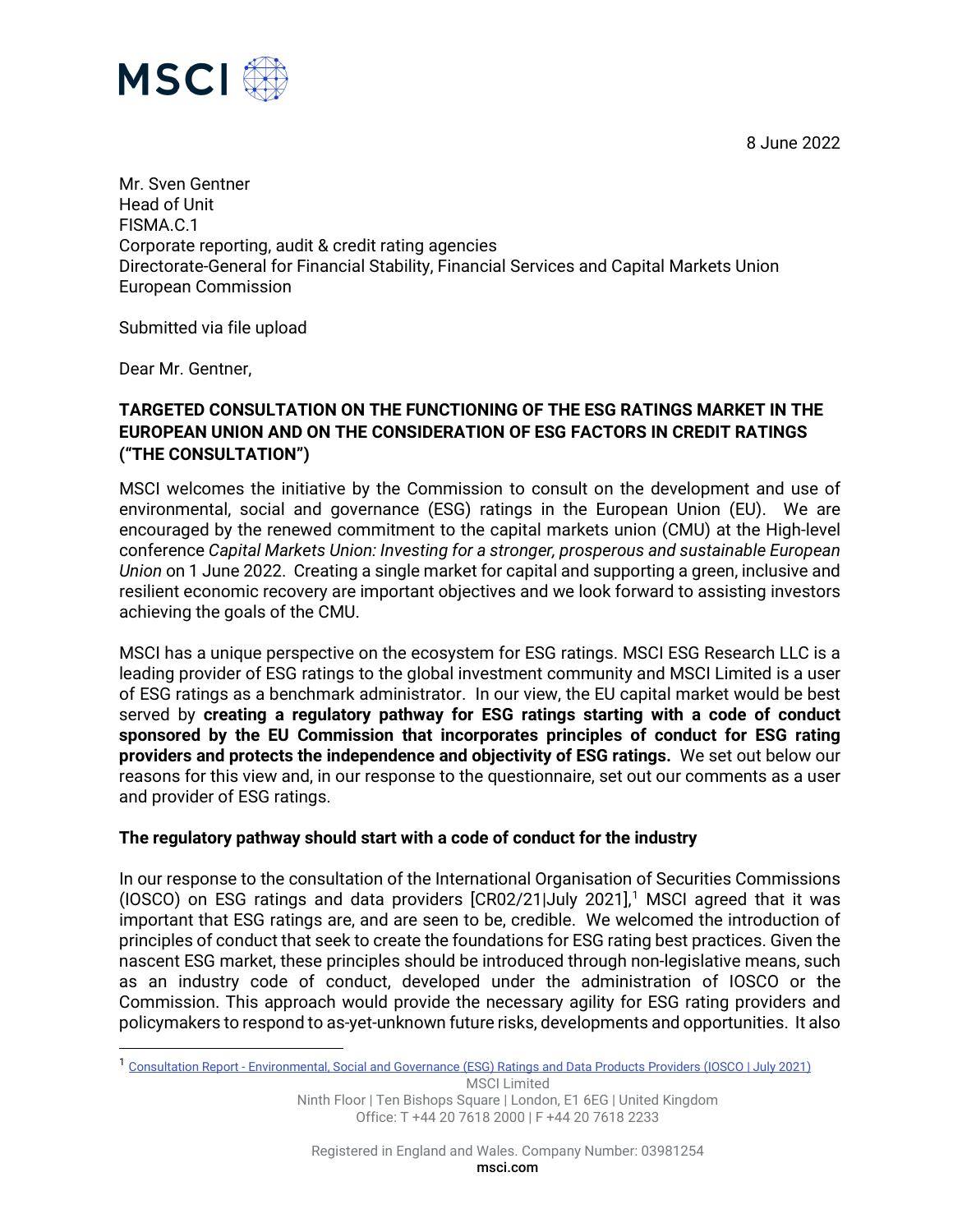avoids the significant challenges with any new regulatory framework, such as increased costs, reduced competition and the issues of scope which risk 'freezing' the sector at a point in time. There is strong and successful precedent for this approach in the benchmark and credit rating agency sectors.

Furthermore, important challenges that arise from the lack of underlying raw data will improve over time once new EU legislative frameworks<sup>[2](#page-1-0)</sup> come into effect. There are important timing challenges related to implementing the various legislative initiatives, and by starting with a code of conduct, the Commission will allow for these underlying issues to be resolved whilst establishing expected principles of conduct for ESG rating providers.

#### **An industry code of conduct should reflect the principles of transparency and management of conflicts of interest**

In our discussions with market participants, there was a clear consensus that:

- the objectives of ESG ratings must be clearly communicated;
- users must be able to understand the rating methodology and have comfort in its consistent application; and
- conflicts of interest must be identified and managed.

We agree with these views, which are reflected in our rating practices:

- *Transparency*  MSCI has made our ESG ratings and the key elements of our ratings process and underlying methodology publicly available at no cost on our website. Our clients and issuers have access to fully documented methodologies, extensive rating reports and underlying rating data.
- *Conflicts of interest*  MSCI operates under strict policies and procedures that (1) protect against conflicts of interest (arising from, for example, relationships with or pressures from issuers, investors or governments) impacting our ESG ratings and (2) ensure that our ratings are independent. All employees of our ESG ratings business are trained on, and certify to, our policies and procedures at least annually, with additional targeted training taking place throughout the year.
- *Assignment of ratings*  We have over 200 analysts globally who analyse data originating from corporate disclosures as well as from media, academic, non-governmental organisations (NGOs), and regulatory and government sources. MSCI has an established governance process to ensure that ratings are assigned consistently and in accordance with our rating methodology.

There are no material shortcomings in terms of market expectations versus industry practice that require legislative intervention at this stage. Rather, by formally adopting a code of conduct and creating a platform for industry dialogue, the market will be able to work together more effectively and respond to the changing dynamics of the sector.

<span id="page-1-0"></span><sup>2</sup> Commission's proposal for a Corporate Sustainability Reporting Directive (CSRD), proposals for a Regulation to establish a European Single Access Point (ESAP) and associated delegated acts.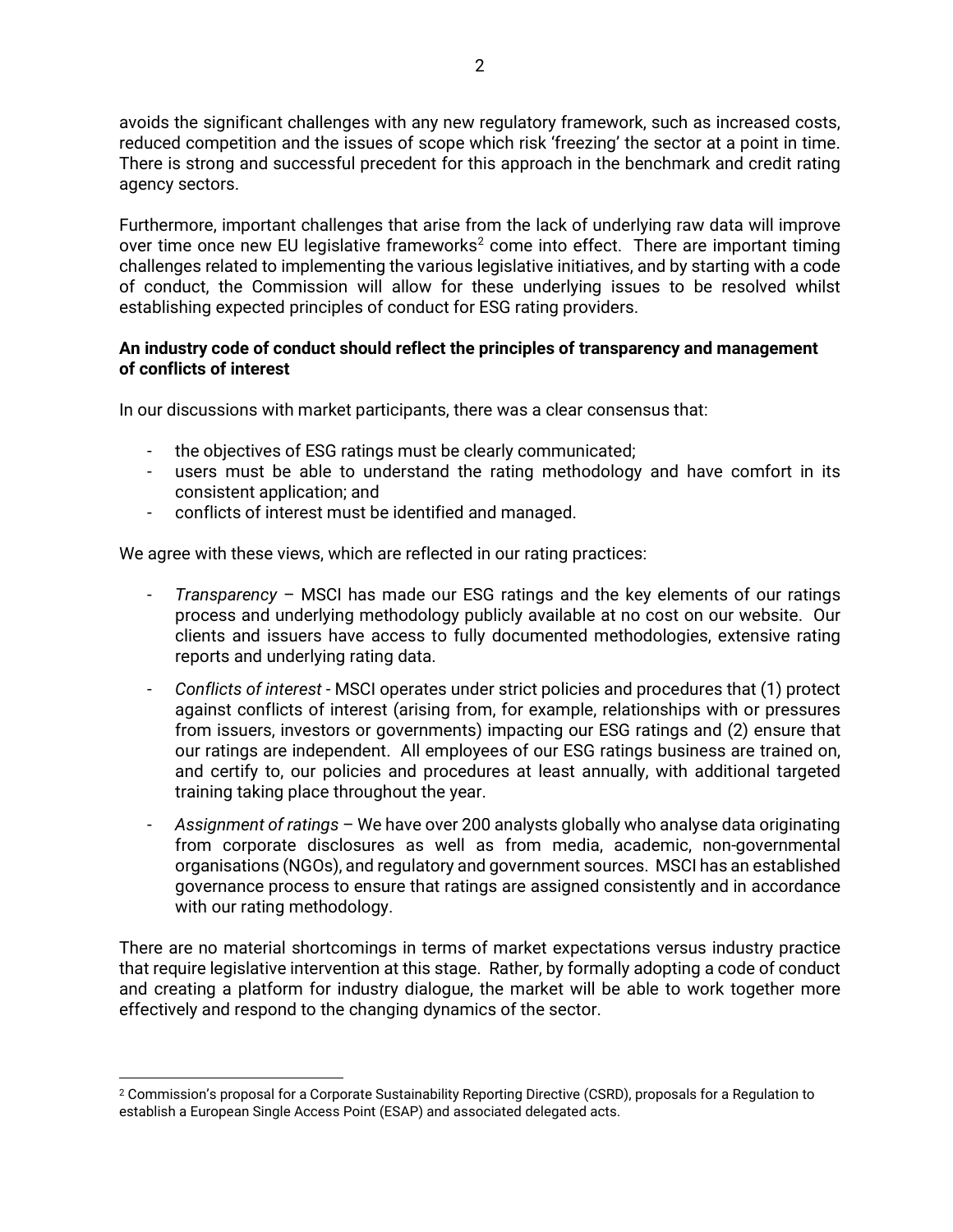#### **Independence and objectivity of ESG rating providers should be protected**

MSCI maintains a strong internal culture supported by policies and procedures that protect our independence in assigning ESG ratings. It is important that ESG rating providers are not placed under any undue pressure by issuers, investors, regulators or governments in assigning an ESG rating. Only where ESG ratings are assigned without any perception of interference will investors have confidence in the overall transparency and integrity of the rating.

The Consultation raises a few questions regarding the correlation, or lack thereof, between ratings assigned by different providers. Attempting to harmonise or standardise ESG ratings, methodologies, models or rating scales will have a negative impact on the market and materially impair the independent judgment and assignment of high quality ESG ratings. Investors look for a diversity of opinion from ESG providers, an ability to hold an independent opinion that is bestin-class and is not simply a weighted average of industry views. Measures that specify a harmonised/standardised approach may create a static, inflexible system that is inherently unsuitable for such a rapidly evolving sector and could ultimately make rating providers less capable of responding to innovations and meeting demands in a continuously evolving market.

Today, the lack of uniformity in ESG ratings is often described as a weakness; we believe it demonstrates the diversity of opinions and methodologies. By analogy, there would be limited utility if all investment advisers came to the same buy/sell/hold determinations in their assessments of securities. Dispersion of views and approaches demonstrates a dynamic and competitive market where investors have choices to select providers that reflect their perspective or multiple providers that provide varying and diverse inputs. A mandated one-size fits-all approach to ESG ratings would reduce the thoroughness, innovation, effectiveness and evolution of the ratings.

Our responses to the targeted consultation are attached as Annex.

We welcome ongoing engagement with the Commission and would be pleased to participate in the development of a code of conduct for ESG rating providers.

Yours faithfully,

/s/ **Neil Acres Managing Director Global Head of Government and Regulatory Affairs**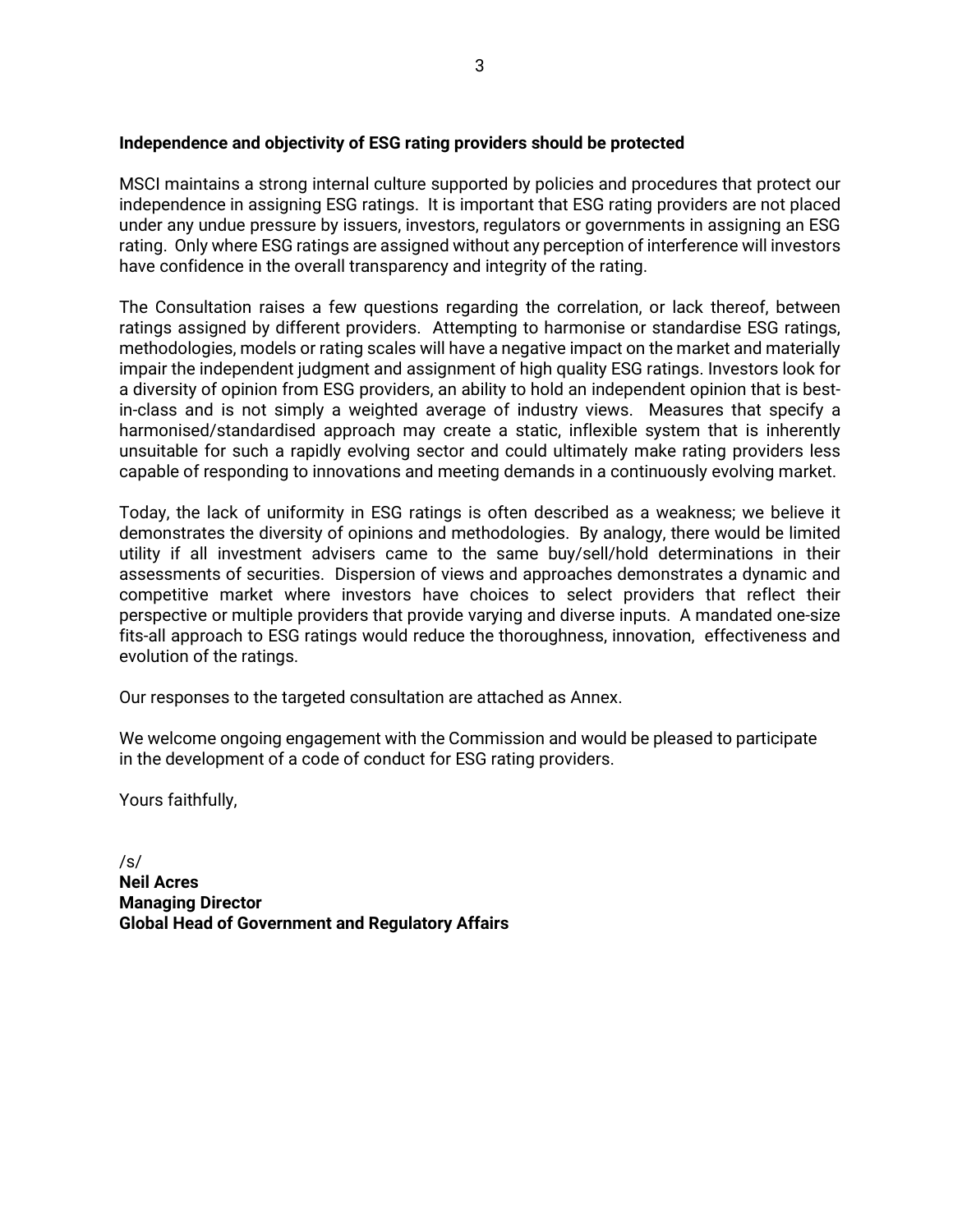**Annex – MSCI response to the targeted consultation on the functioning of the ESG ratings market in the European Union and on the consideration of ESG factors in credit ratings**

### **Note:**

1. We respond to the Targeted Consultation as follows: **Part A – I A** – MSCI Ltd. (Users of ESG ratings as Benchmark Administrator) **Part A – I B** – MSCI Inc (Company subject to ratings) **Part A – I C** – MSCI Ltd. (Questions for all respondents) **Part A – II & III a)**– MSCI Ltd. (Users of ESG ratings as Benchmark Administrator) **Part A – III b)** – MSCI ESG Research LLC **Part B** – MSCI Ltd. (Users of Credit ratings as Benchmark Administrator)

2. The responses (options) have been underlined

# **PART A – ESG RATINGS**

# **I. Use of ESG ratings and dynamics of the market**

### **A. Questions for investors, asset managers and benchmark administrators**

1. Do you use ESG ratings?

- Yes, very much
- Yes, a little
- No

Please explain

Benchmark administrator: ESG ratings are used as a methodological input into the construction and maintenance of selected MSCI indices.

2. Which type of ESG ratings do you use (non-exhaustive list – multiple answers possible):

ESG ratings providing an opinion on companies:

- ESG ratings providing an opinion on opportunities
- ESG ratings providing an opinion on the compliance of companies with frameworks and rules
- Exposure to and management of ESG risks
- ESG ratings providing an opinion on a company performance towards certain objectives
- ESG ratings providing an opinion on the impact of companies on the society and environment
- ESG ratings providing an opinion on the ESG profile of the company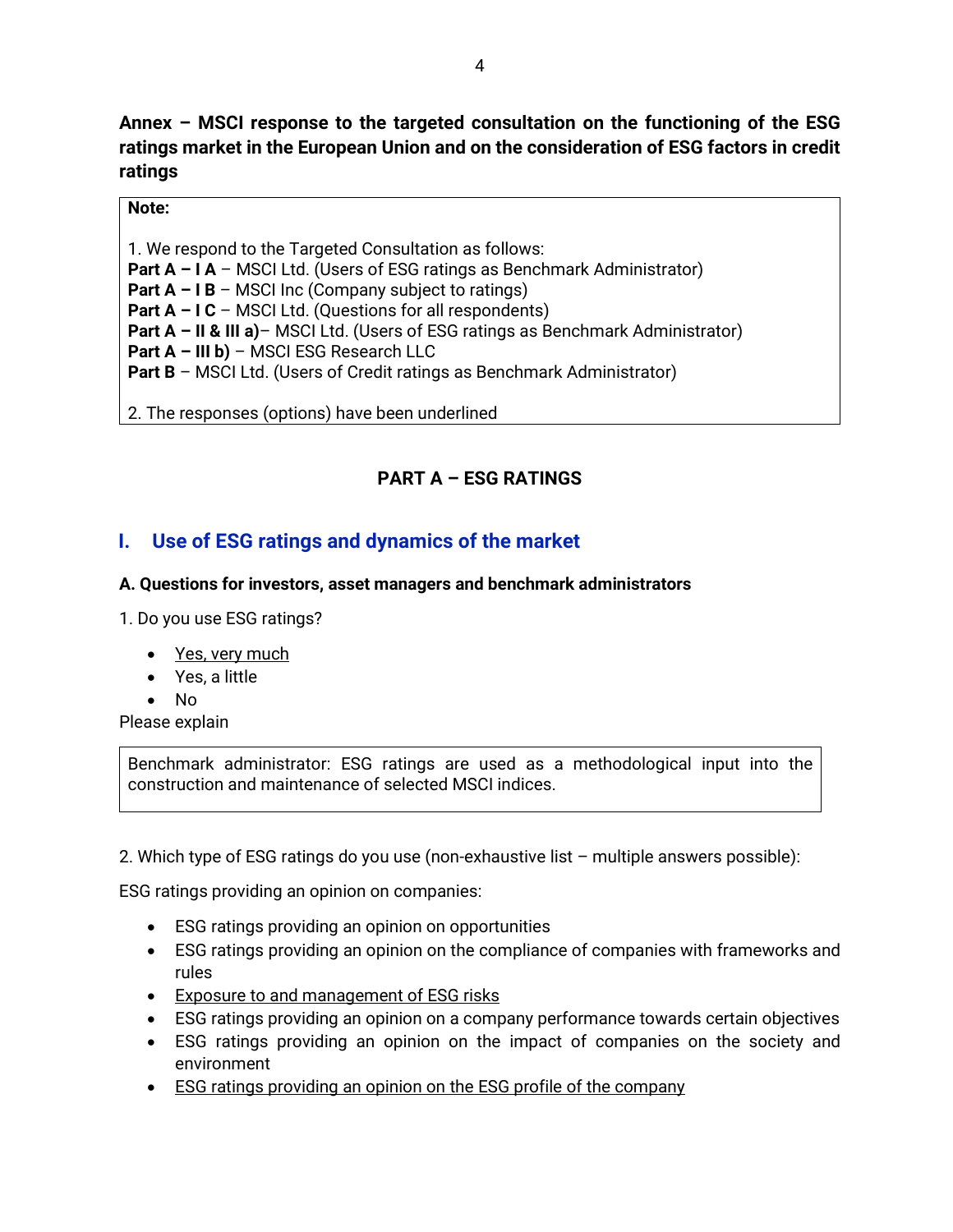3. ESG ratings providing an opinion on investment funds or other financial products (please specify which financial products):

- Investment funds
- Others (comment box)

If Investment Funds selected, ESG ratings providing an opinion on investment funds:

- Exposure to and management of ESG risks
- Impact on the society and environment
- ESG characteristics
- Other specialised ratings
- None
- Not applicable

If you responded that you use specialised ratings, please indicate which one(s):

4. To what degree do you use ESG ratings in investment or other financing decisions on the a scale of from 1 to 10 (1- very little,  $10 -$  decisive)?

If you don't use ESG ratings, or use on them to a very small degree, what do you use on in your investment or other financing decisions?

5. Do you use overall ESG ratings or ratings of individual Environmental, Social or Governance factors?

- Overall ESG ratings
- Ratings of an individual Environmental, Social and Governance factors
- Ratings of specific elements within the Environmental, Social and Governance factors,
- Other types, please specify

We use overall ESG ratings, as well as ratings of an individual Environmental, Social and Governance factor or specific elements within those factors.

6. Do you buy ESG ratings as a part of a larger package of services?

• Yes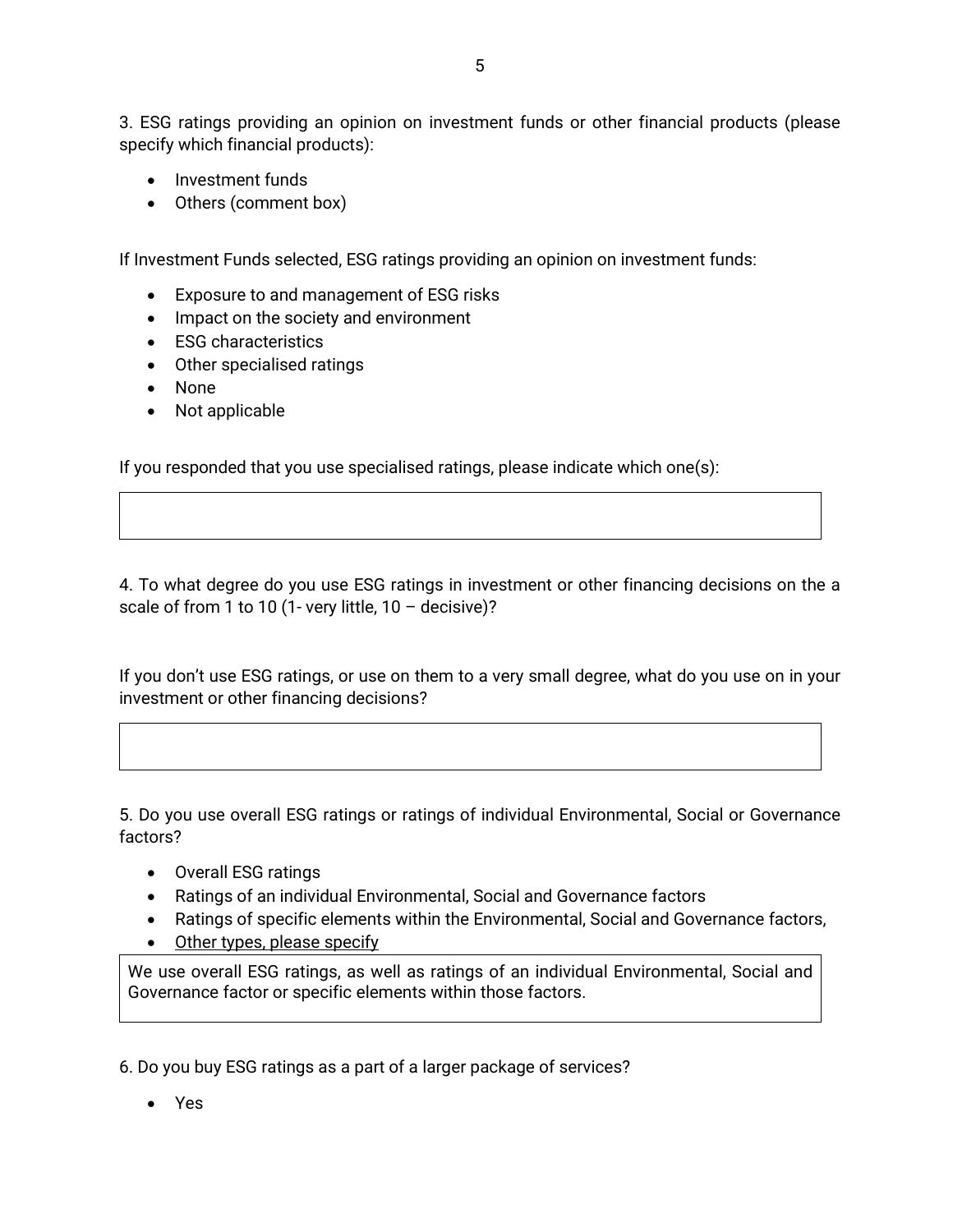- No
- Not applicable
- 7. What are you using ESG ratings for? (multiple choice)
	- as a starting point for internal analysis
	- as one of many sources of information that influence the investment decisions
	- to meet regulatory or reporting requirements
	- as a decisive input into an investment decision
	- as a reference in financial contracts and collaterals
	- for risk management purposes
	- other(s).

If you use ESG ratings for other purposes, please specify which ones?

As a methodological input into the construction and maintenance of selected indices.

8. As a benchmark administrator, how do you take into account ESG ratings for the construction of a benchmark and/or in disclosures around a benchmark?

As a methodological input into the construction and maintenance of selected indices. For example, the MSCI EMU (European Economic and Monetary Union) Sustainable Select 50 Index uses MSCI ESG Ratings to identify companies that have demonstrated an ability to manage their ESG risks and opportunities. Companies having an MSCI ESG Rating of 'AAA', 'AA' or 'A' are eligible for inclusion in the MSCI EMU Sustainable Select 50 Index. The relevant index methodology available on MSCI.com provides an explanation of how ESG ratings are used as an eligibility criterion for the construction and maintenance of the relevant index.

9. Do you refer to ESG ratings in any public documents or materials?

- Yes
- No

If you responded yes to the previous question, specify the type of documents of materials

As a benchmark administrator, where ESG ratings are used as a methodological input into the construction and maintenance of a particular index, the qualifying threshold levels are disclosed in the relevant published index methodology. In addition, ESG ratings of the top ten index constituents of specific index families may be disclosed on MSCI.com.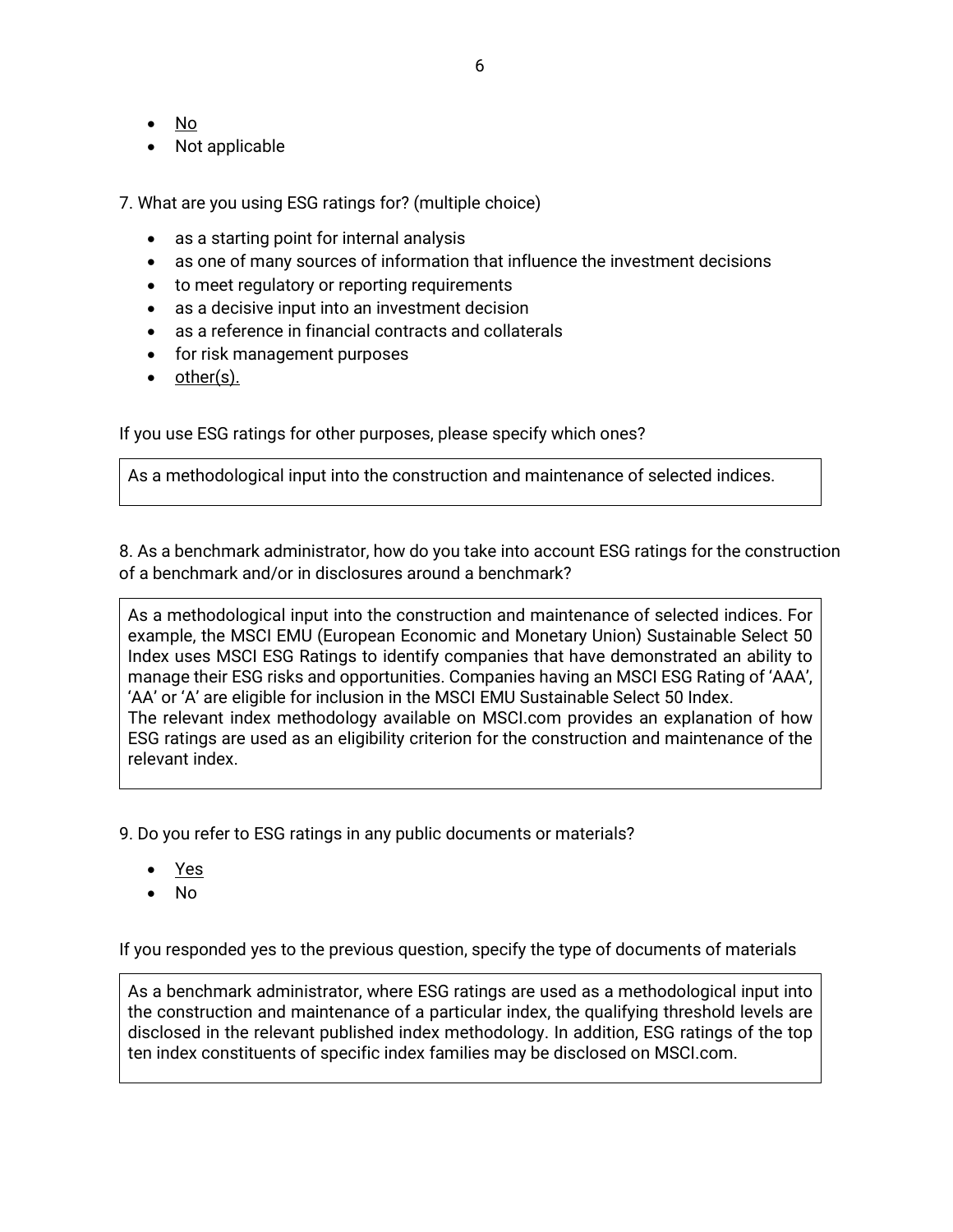10. What do you value and need most in ESG ratings:

- transparency in data sourcing and methodologies,
- timeliness, accuracy and reliability of ESG ratings,
- final score of individual factors
- aggregated score of all factors
- rating report explaining the final score or aggregated score
- specific information, please explain
- data accompanying rating
- other aspects

Please explain your answer:

From a benchmark administrator perspective, the most important values of ESG ratings are that they are assigned consistently in accordance with a methodology that is available to the administrator. In addition, the rating provider should disclose the meaning of the ESG rating and whether the rating is a point in time rating or monitored on an ongoing basis. With this information, the benchmark administrator can consider the appropriateness of using ESG ratings in our indices.

11. To what degree to you consider the ESG ratings market to be competitive and allows for choice of ESG rating providers at reasonable costs, on a scale from 1 (not competitive) to 10 (very competitive)?

Don't know / no opinion / not applicable

The methodologies underlying our indices currently use ESG ratings assigned by one provider. We continually assess the information we use in our indices and are aware of multiple providers of ESG ratings using different methodologies and approaches to ESG ratings which we may consider in the construction of indices, as appropriate.

## **B. Questions for companies subject to ratings**

12. Do you have access to ESG ratings of your own company?

- Yes
- No
- No opinion

13. To what degree do you use ESG ratings to assess the way you manage sustainability risks and opportunities and your impact on the outside world, on a scale from 1 (not determinant) to 10 (determinant)?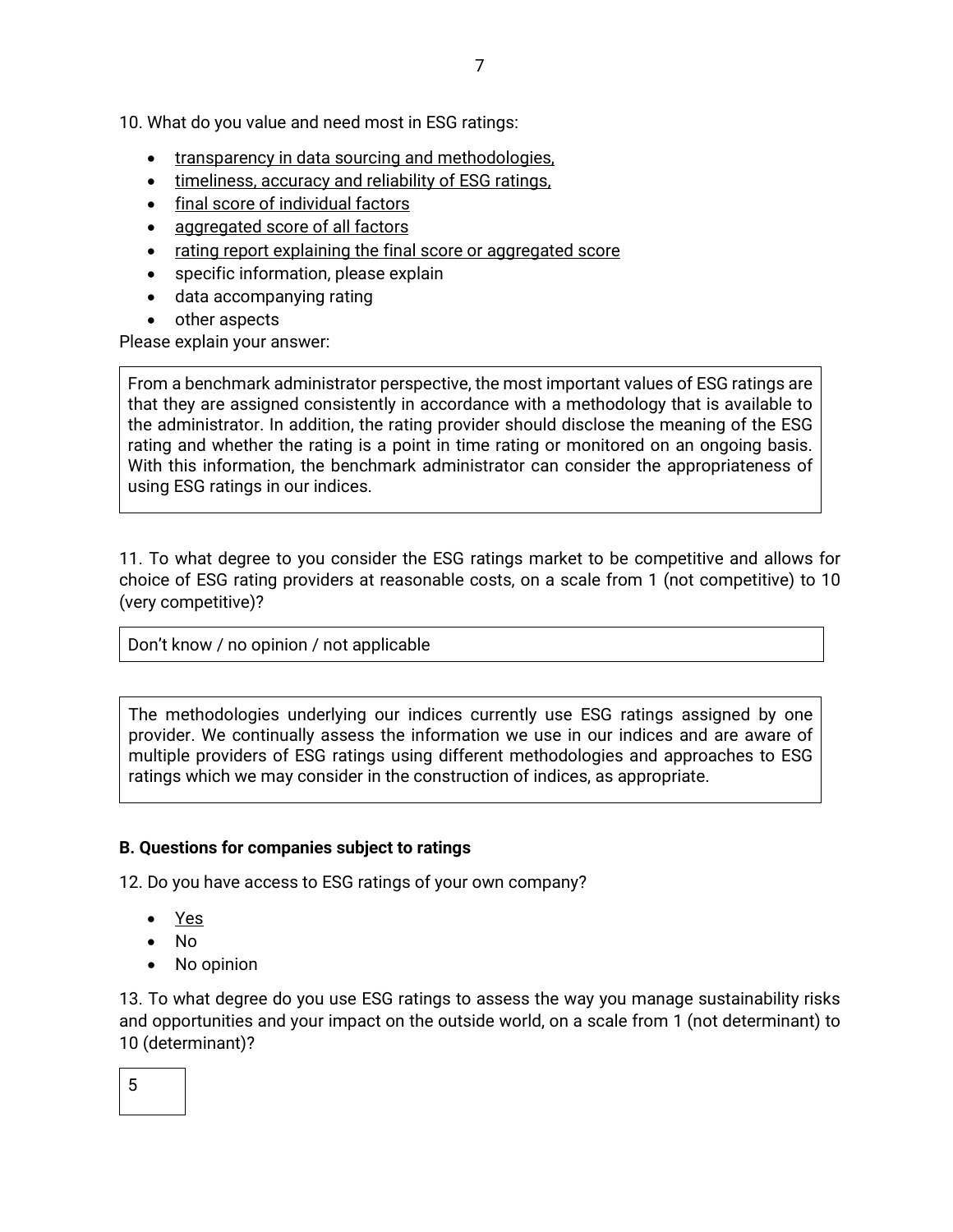Please explain your answer:

MSCI Inc uses ESG ratings as an additional, independent source of information to our own risk assessment of ESG risks impacting the company. We also use ESG ratings to benchmark ourselves against our peers.

14. If you do not use ratings, what do you use to assess the way you manage sustainability risks and opportunities and your impact on the outside world?

ESG ratings are not used as an either/or assessment tool by MSCI Inc. Rather, we use ESG ratings as a complementary tool to supplement our understanding of ESG risks and opportunities affecting the company. ESG ratings are only one part of this assessment. In addition to ESG ratings, we use assessments by third party consultants and consider standards published by the Task Force on Climate-Related Financial Disclosures and SASB audits.

15. Does this vary between individual E, S and G factors?

No. MSCI Inc. may use different consultants for the E, S and G assessments.

16. Do you provide information on ESG ratings you have received in any of your public documents?

- Yes
- No
- No opinion

If you do provide information on ESG ratings you have received in any of your public documents, please specify where you disclose this information:

MSCI Inc. publishes our CDP score on our website at [Sustainability Reports and Policies -](https://www.msci.com/who-we-are/corporate-responsibility/sustainability-reports-policies) [MSCI.](https://www.msci.com/who-we-are/corporate-responsibility/sustainability-reports-policies) Please note that many ESG rating providers operate under a "subscriber-pays" model where the company does not request the ESG rating provider for a rating and may have no, or limited, engagement with the provider. These ESG rating providers may publish the ESG ratings, with or without supporting material, on their website.

### **C. Questions for all respondents**

17. Do you consider that the market of ESG ratings will continue to grow?

- Yes
- No
- No opinion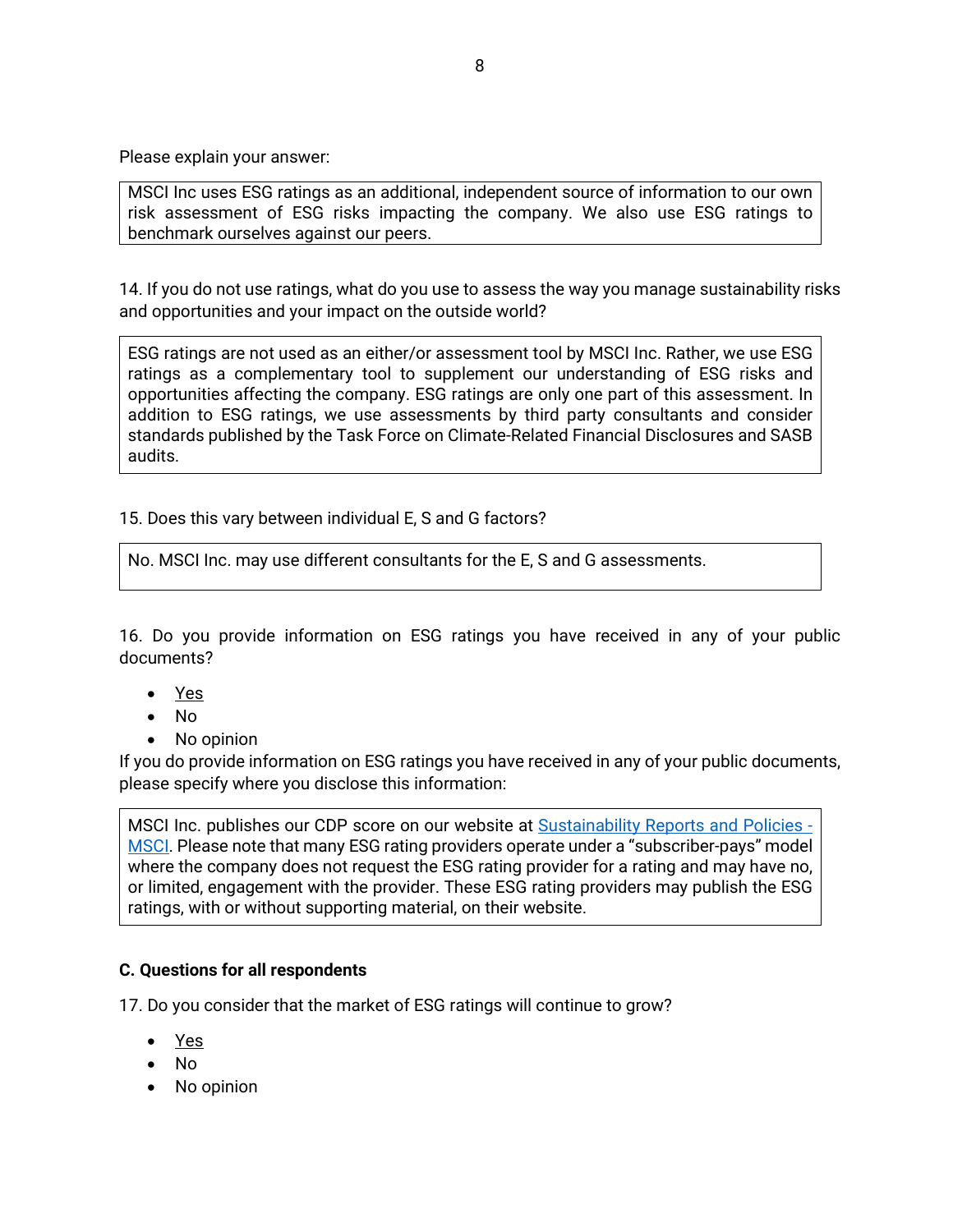If you responded 'yes' to the previous question, to what extent do you expect the following factors to be decisive, on a scale from 1 to 10? [1=not at all to 10=very much]

| 10 | Growth in demand from investors in ratings of companies for their investment<br>decisions |
|----|-------------------------------------------------------------------------------------------|
| 10 | Growth in demand from companies in ratings including on rating future strategies          |
| 10 | Further standardisation of info disclosed by companies and other market participants      |

Please specify what other reason(s) you see for this market to continue to grow:

Over the last decade, ESG has gone from fringe to mainstream. Investors and companies have seen increased regulation, demands for transparency and a quest for standards. They recognise that ESG ratings are tools that help provide valuable investment information and assess progress towards and management of challenges like climate change.

Over the next 10 years we expect to see that:

- Investors and companies will be required to provide better ESG & climate-related disclosures as compelled by regulators and other stakeholder globally, thus providing the market with higher quality ESG and climate data with which to make financial investment decisions.
- The translation of ESG & climate risk into financial risk will be rapidly standardised, regulated and integrated into financial risk management toolkit (e.g.: banks' prudential risk measures, corporate enterprise risk management)
- Investors and companies will continue to prioritise ESG, not just climate, propelled by rising societal expectations of acceptable corporate behaviour. But conceptions of ESG will become more fragmented than climate by region, driven by 'localised' stakeholder activism.

Companies that are raising capital will be subject to minimum ESG criteria and rigorous climate disclosure. They will also increasingly see the benefit of managing their ESG and climate risks well as research has and will continue to show a high correlation between highly rated ESG companies and those with a lower cost of capital in the market.

18. Are you considering to use more ESG ratings in the future?

- Yes, to a large degree
- Yes, to some degree
- No
- No opinion

If you responded 'yes' to the previous question, please explain why

As noted in our response to the previous question 16 "Do you provide information on ESG ratings you have received in any of your public documents?", many ESG rating providers assign ratings on an unsolicited basis based on demand from investors. As a rated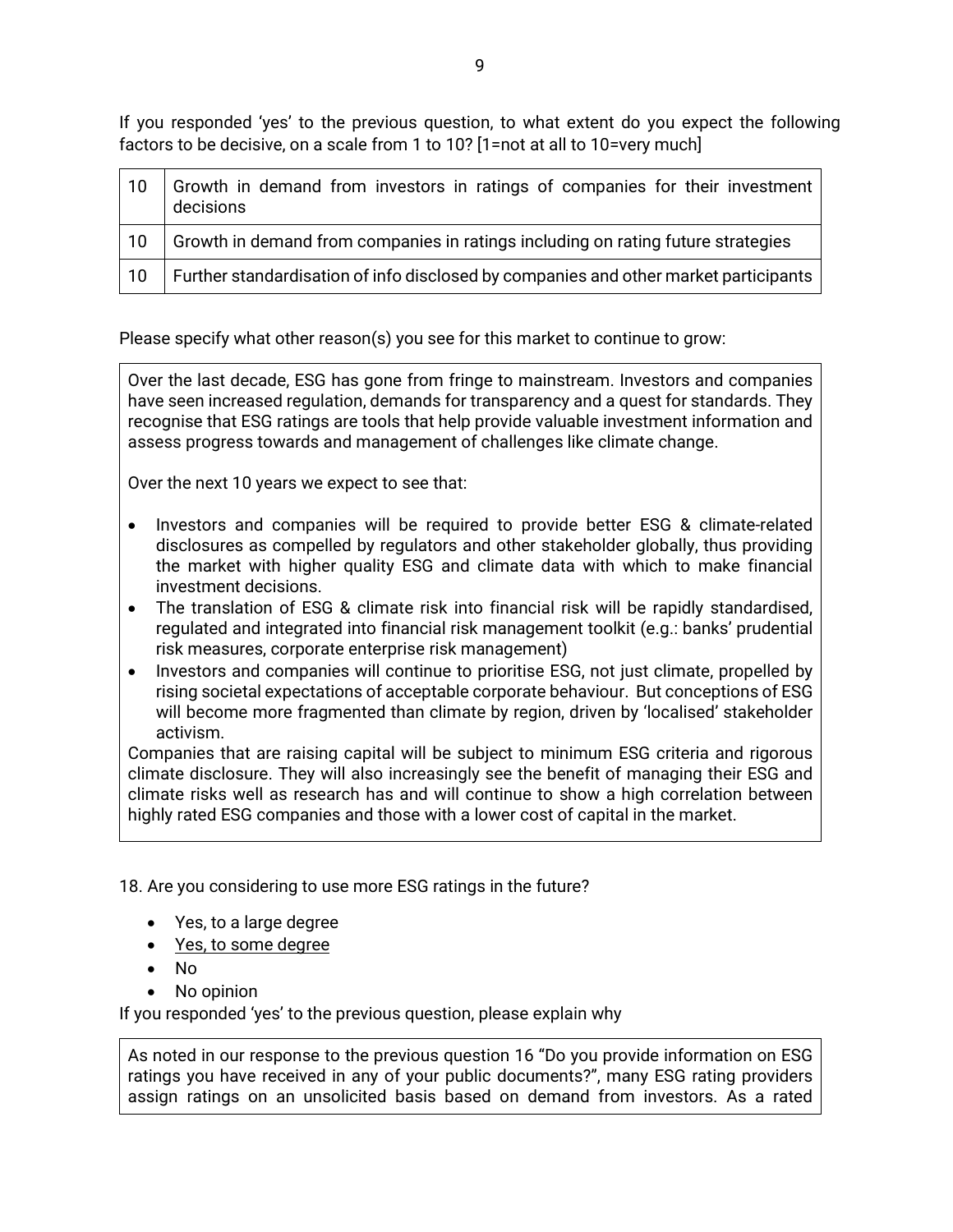company, we will continue to use ESG ratings assigned to MSCI as a supplementary tool for our internal risk analysis. We may also consider mandating an ESG rating provider to conduct an independent assessment of our ESG risk profile or an ESG consultant to conduct a review of our ESG risk and opportunities.

As a benchmark administrator, MSCI Limited continually reviews the methodologies which may result in the use of additional ESG ratings.

19. Do you mostly use ESG ratings from smaller or larger market players?

- Exclusively from large market players
- Mostly from larger market players
- Mixed
- Mostly from smaller market players
- Exclusively from smaller market players
- Not applicable

If you use mostly or exclusively ratings from large ESG rating providers, what are the main reasons for this?

MSCI Limited as a benchmark administrator uses ratings from one provider. However, multiple rating providers assign ESG ratings to MSCI Inc. on an unsolicited basis, including niche-based providers.

20. Do you consider there is a sufficient offer of ESG ratings from providers located in the European Union?

- Yes
- No
- Don't know / no opinion / not applicable

21. Finally, do you use other types of ESG assessment tools than ESG ratings (e.g. controversy screening, rankings, qualitative assessments, etc.)?

- Yes
- No

If you responded 'yes' to the previous question, how important are these tools in relation to the implementation of your investment strategies and engagement policies?

As a benchmark administrator, MSCI Limited's indices use additional ESG tools as methodological inputs in the index construction process. For example, in the MSCI EMU Sustainable Select 50 Index, we use: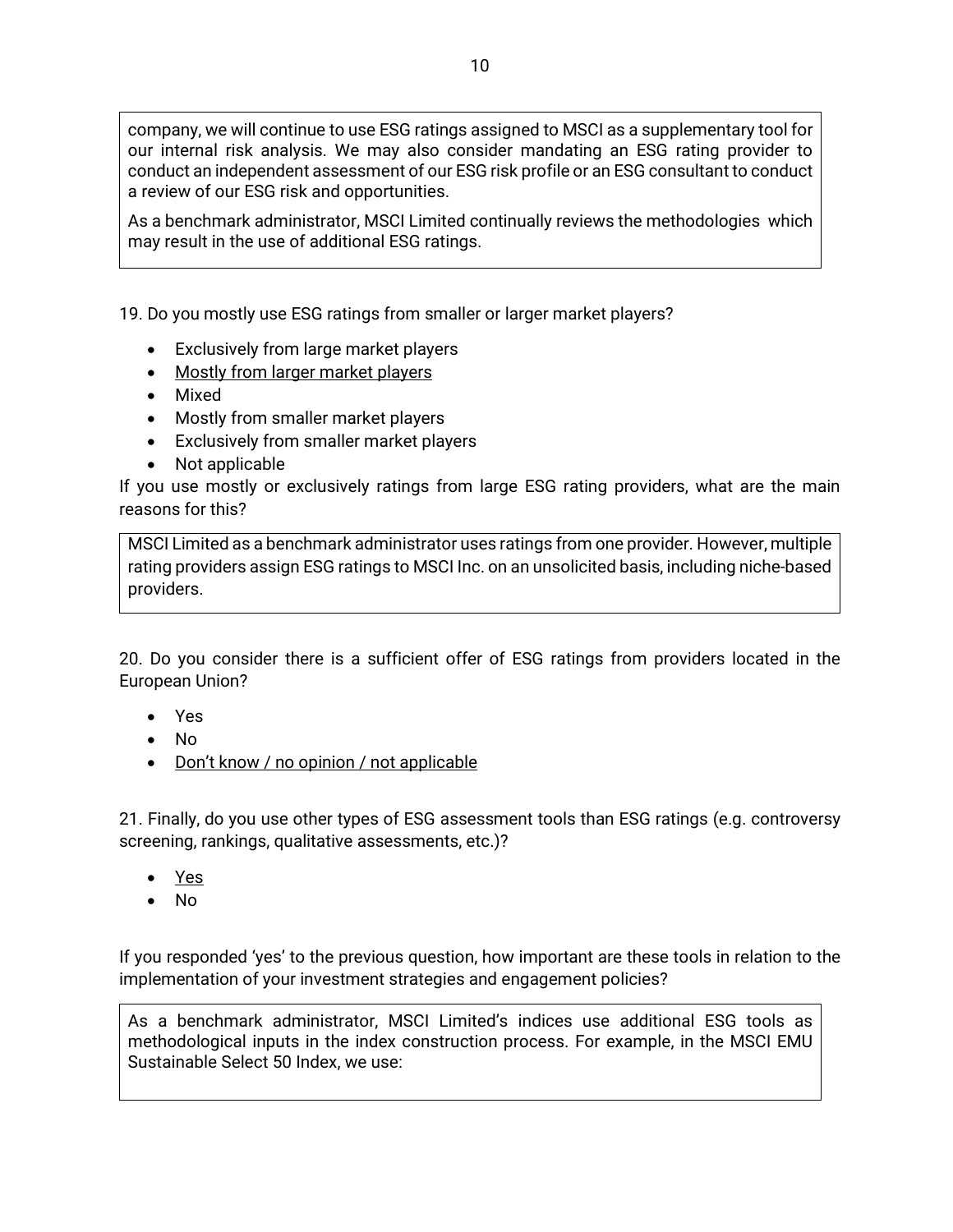- MSCI ESG Controversies Scores to identify those companies that are involved in very serious controversies involving the ESG impact on their operations and/or products and services; and

- MSCI ESG Business Involvement Screening Research and MSCI Climate Change Metrics to identify companies that are involved in compliance with the United Nations global compact principles, controversial / banned weapons, nuclear weapons, thermal coal, oil sands, civilian firearms, conventional weapons, tobacco, gambling, alcohol, adult entertainment and nuclear power.

22. Do you believe that due diligences carried out by users of ESG research are sufficient to ensure an acceptable level of quality?

- Yes
- No
- No opinion

23. Do you further believe that ESG research products have reached a sufficient level of maturity and comparability to allow users to fully understand the products they use?

We have responded to this question with respect to the use of ESG ratings in our indices, as a benchmark administrator. The ESG ratings market is still nascent and there is a multitude of different providers and different methodologies. We are only in a position to comment on the ESG ratings we use in our indices. MSCI has conducted the necessary review in the construction of the relevant indices to ensure that where ESG ratings are used in an index, those ratings have been, and continue to be, assigned consistently under the relevant methodology. We have access to the rating methodology and sufficient information on the individual ratings for the intended use of the ratings in our indices.

# **II. Functioning of the ESG ratings market**

24. How do you consider that the market of ESG ratings is functioning today?

- Well
- Not well
- Don't know / no opinion / not applicable

25. To what degree do you consider that the following shortcomings / problems exist in the ESG ratings market, on a scale of from 1 to 10 (1- very little, 10 – important)?

| Lack of transparency on the operations of the providers         |
|-----------------------------------------------------------------|
| Lack of transparency on the methodologies used by the providers |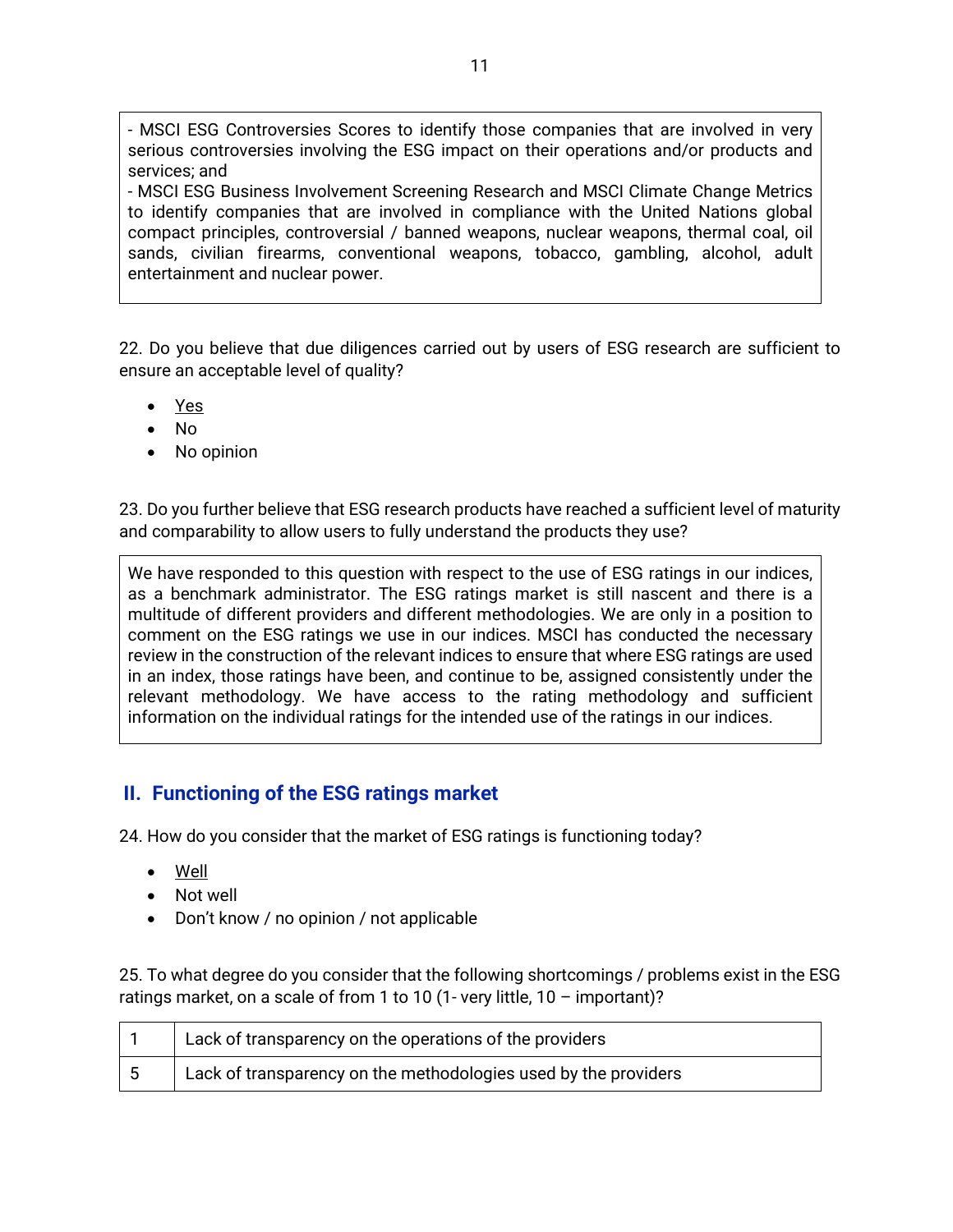| 5 | Lack of clear explanation of what individual ESG ratings measure        |
|---|-------------------------------------------------------------------------|
|   | Lack of common definition of ESG ratings                                |
|   | Variety of terminologies used for the same products                     |
|   | Lack of comparability between the products offered                      |
| 5 | Lack of reliability of the ratings                                      |
| 5 | Potential conflicts of interests                                        |
|   | Lack of supervision and enforcement over the functioning of this market |

26. What do you think of the quality of the ratings offered on a scale from 1 (very poor) to 10 (very good)?

10 (very good)

Please explain why:

The ESG ratings used in the construction and maintenance of our indices are assigned consistently under a rating methodology which is available to the benchmark administrator. Conflicts of interest are identified and mitigated which provides us with the comfort that the ratings are assigned objectively and with the necessary independence. Furthermore, the ratings are assigned under a stringent governance process. The underlying data used to assign the ratings is subject to quality control at the ESG rating provider.

27. Do you consider that there are any significant biases with the methodology used by the providers?

- Yes
- $\bullet$  No
- No opinion

28. Do you think the current level of correlation between ratings assessing the same sustainability aspects is adequate?

- Yes
- No
- No opinion

Please explain your answer to question: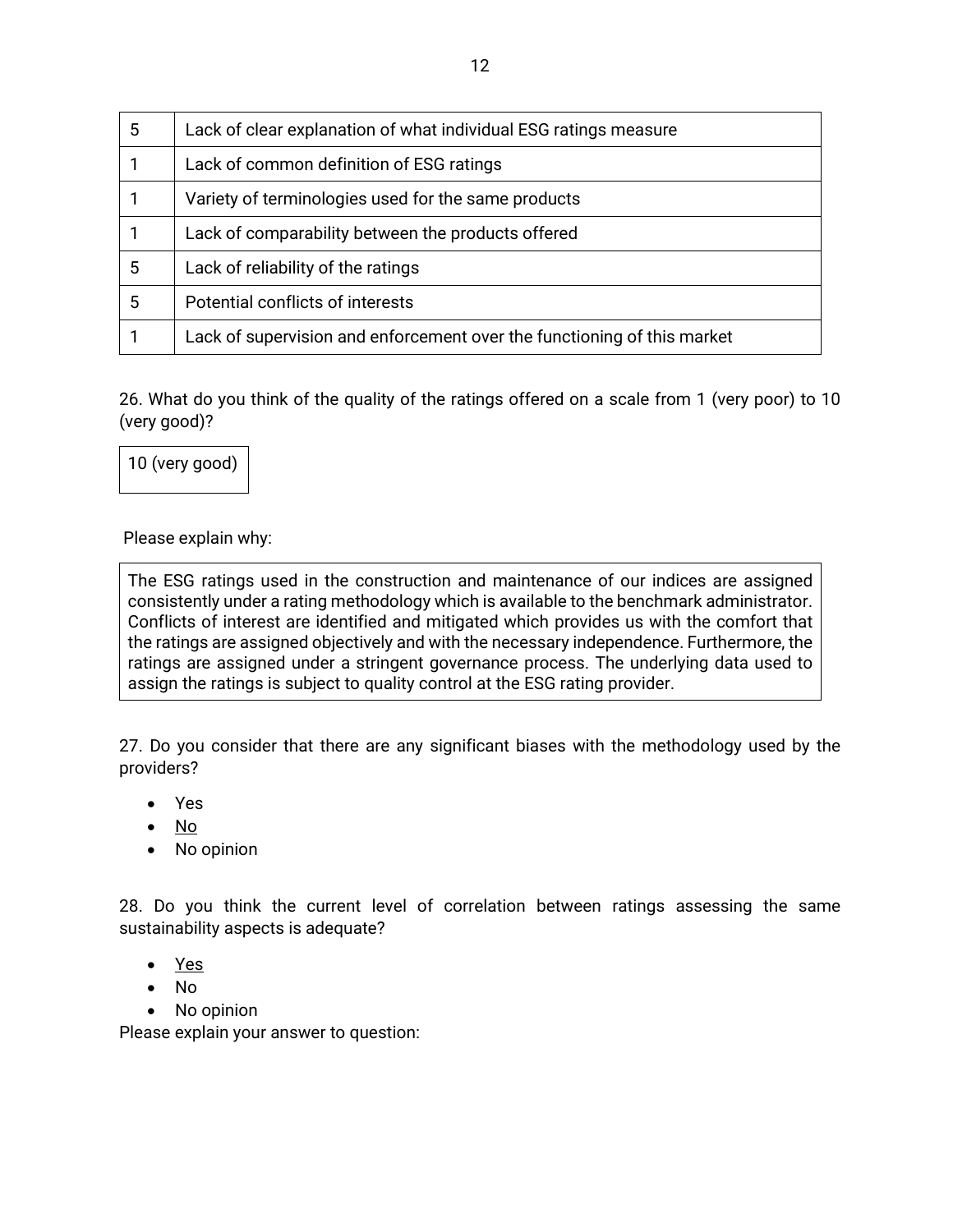Please see our response to the question 31 below on "Do you consider that a variety of types of ESG ratings (assessing different sustainability aspects) is a positive or negative feature of the market?"

As a benchmark administrator, MSCI Limited is not concerned with the lack of correlation between rating providers. Provided we can access the methodology of a rating provider and understand what the rating is designed to measure, we can assess whether it is appropriate for inclusion as a methodological input into our indices.

29. To what degree do you consider that a low level of correlation between various types of ESG ratings can cause problems for your business and investment decision, as an investor or a rated company, on a scale from 1 (no problem) to 10 (significant problem)?

1 – no problem

30. How much do you consider each of the following to be an issue, on a scale from 1 (no issue) to 10 (very significant issue)

| Lack of transparency on the methodology and objectives of the respective ratings     |
|--------------------------------------------------------------------------------------|
| The providers do not communicate and disclose the relevant underlying information    |
| The providers use very different methodologies                                       |
| ESG ratings have different objectives (they assess different sustainability aspects) |

31. Do you consider that a variety of types of ESG ratings (assessing different sustainability aspects) is a positive or negative feature of the market?

- Rather positive
- Rather negative

Please explain your response to the previous question:

As a benchmark administrator and user of ESG ratings, we do not support the harmonisation or standardisation of ESG ratings, methodologies, models or rating scales. Benchmark administrators look for a diversity of opinion from ESG providers. A mandated one-size fits-all approach to ESG ratings would reduce the thoroughness, innovation, and evolution of the ratings.

32. To what degree do you consider this market to be prone to potential conflicts of interests on a scale from 1 (very little) to 10 (very much)?

| × | ŕ<br>۰. |  |
|---|---------|--|
|   |         |  |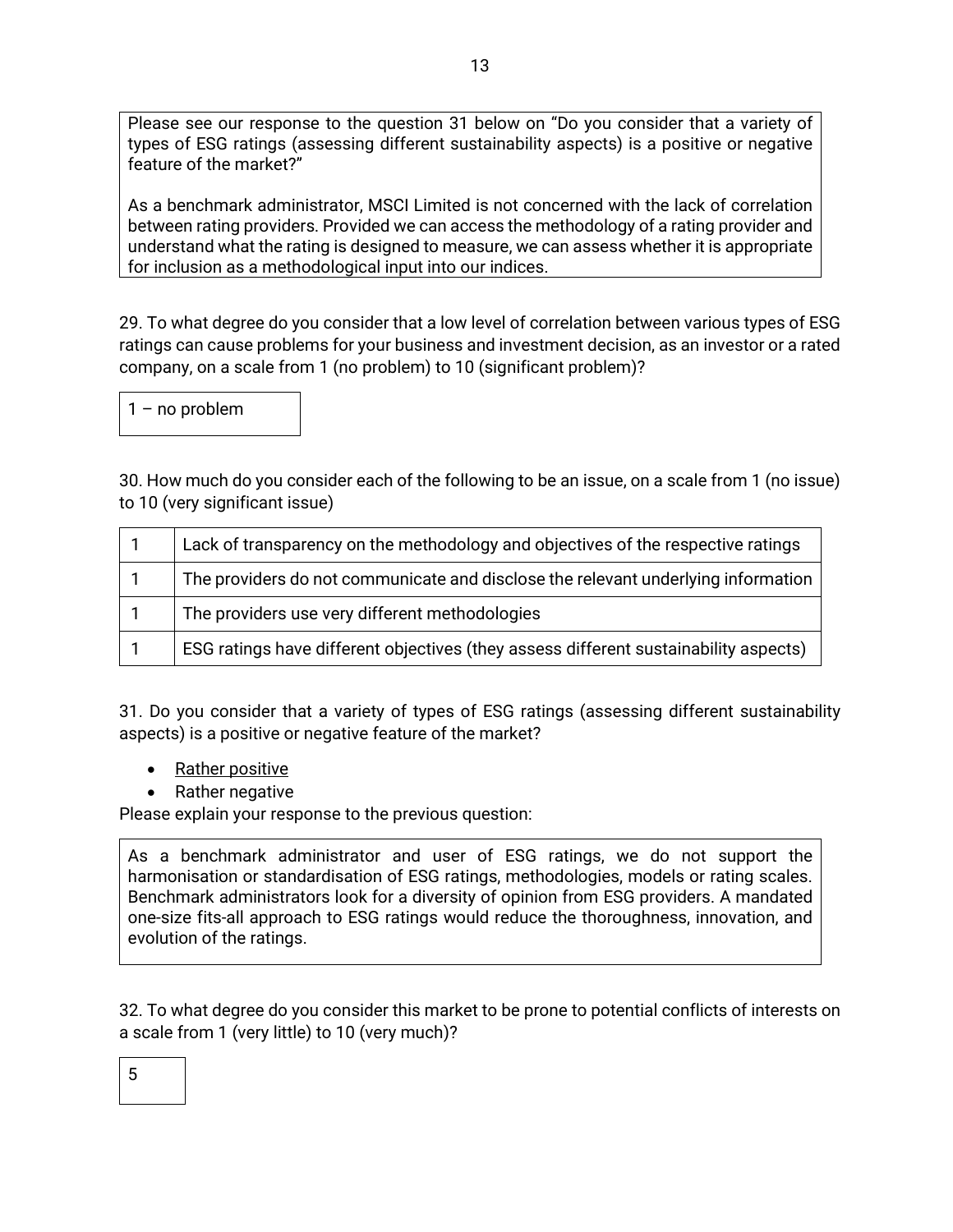Please explain your answer:

As a benchmark administrator, we see conflicts of interest arising where an ESG rating provider provides a consultancy service to the rated entity to assist the company in improving their ESG rating. In order to establish integrity in the system, ESG rating providers should proactively identify conflicts of interest and seek to mitigate these conflicts in their business operations.

33. To what degree do you consider that the ESG ratings market as it operates today allows for smaller providers to enter the market on a scale from 1 to 10 (1- hard to enter,  $10 - e$  asy to enter)?

Don't know / no opinion / not applicable

34. What barriers do you see for smaller providers?

Costs associated with a proliferation of standards and new regulatory requirements.

35. Do you consider that the market currently allows for smaller providers who are already present in this market to remain competitive on a scale from 1 (does not allow) to 10 (fully allows)?

Don't know / no opinion / not applicable

36. To what degree do you consider the fees charged for ESG ratings to be proportionate to the services provided, on a scale from 1 (not proportionate) to 10 (very proportionate)?

10

37. Do you consider that information on the fees charged by the providers is sufficiently transparent and clear?

- Yes
- No
- No opinion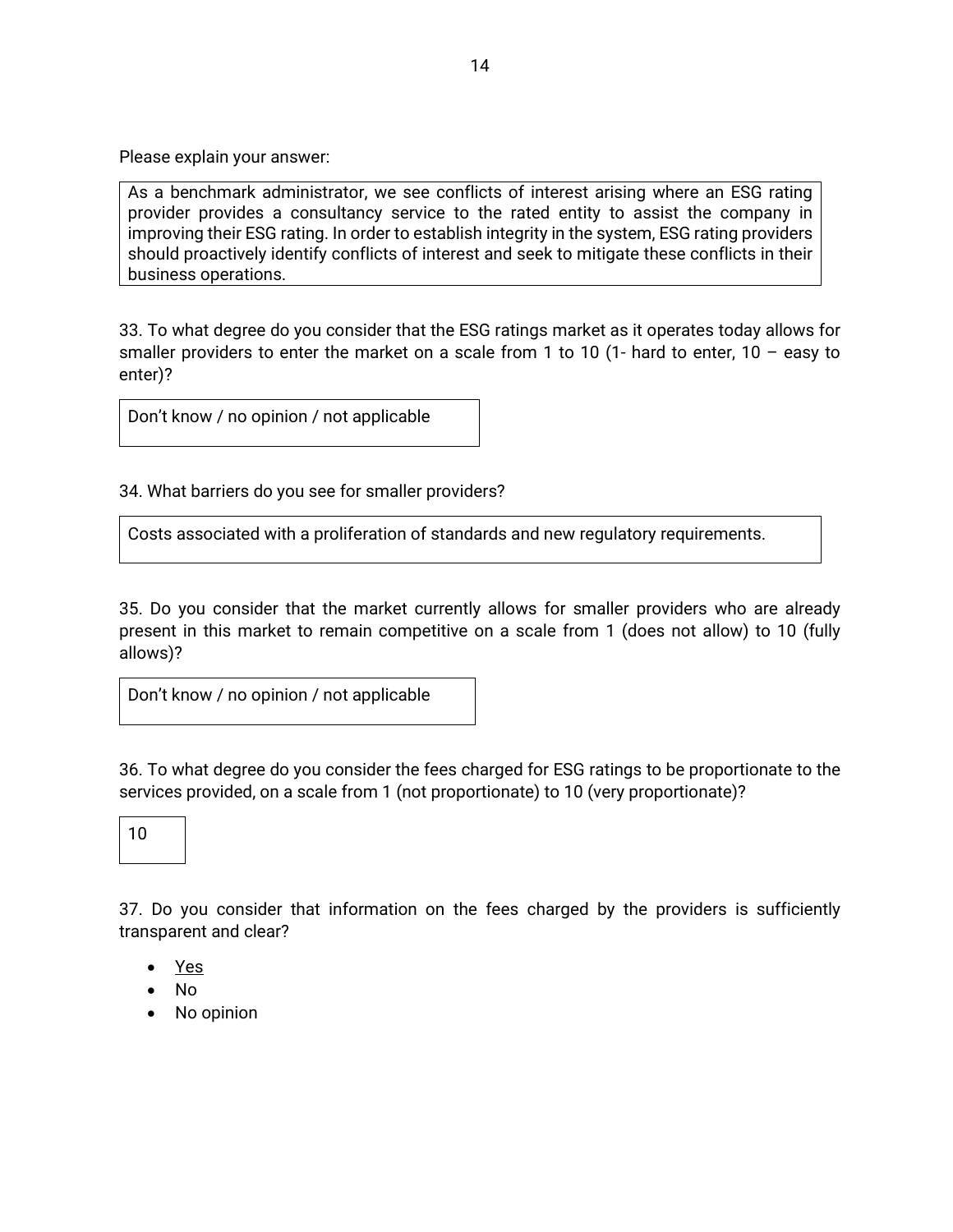## **III. EU intervention**

### **a) Need for an EU intervention**

38. Taking into account your responses to the previous sections, do you consider that there is a need for an intervention at EU level to remedy the issues identified on the ESG rating market?

- Yes
- No
- No opinion

Please explain why:

MSCI ESG Research operates to the highest standards of ethical conduct in our business operations. ESG ratings are being used more widely in the market and for different use cases making it more important that ESG ratings are, and are seen to be, credible. We therefore welcome principles of conduct that create the foundations for ESG rating best practices.

If you responded yes to the previous question, what type of intervention would you consider necessary?

- Non-regulatory intervention (e.g. guidelines, code of conduct)
- Legislative intervention

Given the nascency of the market and the rapid development of services to support the understanding of ESG risks and opportunities, MSCI ESG Research is of the view that policy intervention should start at the level of an industry-supported code of conduct. This has served as an effective approach in other sectors. For example, in the benchmark sector, IOSCO published Principles for Financial Benchmarks (FR07/1[3](#page-14-0) | July 2013)<sup>3</sup> which served as a road map for future regulatory intervention in the EU (Ref: EU Benchmark Regulations 2016/1011 of the EU Parliament and of the Council of 8 June 2016).<sup>[4](#page-14-1)</sup> Similarly, in the credit rating agency sector, IOSCO published a Code of Conduct Fundamentals for Credit Rating Agencies before legislative initiatives adopted the principles into global regulatory frameworks. $^5\,$  $^5\,$  $^5\,$ 

The code of conduct could be developed under the auspices of IOSCO at the global level and the EU Commission in the EU. MSCI ESG Research stands ready to participate in the development of a Code. The Code/s would be developed with broad industry participation and allow for the market to develop under the principles set out in the Code whilst allowing time for policymakers and the market to coalesce around the scope, and need for, regulatory intervention. As the market reaches a level of maturity, the Commission will be in a strong position to identify areas requiring regulatory intervention.

<sup>3</sup> [Principles for Financial Benchmarks \(FR07/13 | July 2013\)](https://www.iosco.org/library/pubdocs/pdf/IOSCOPD415.pdf)

<span id="page-14-1"></span><span id="page-14-0"></span><sup>4</sup> [EU Benchmark Regulations 2016/1011 of the EU Parliament and of the Council of 8 June 2016](https://eur-lex.europa.eu/legal-content/EN/TXT/PDF/?uri=CELEX:32016R1011&from=en)

<span id="page-14-2"></span><sup>5</sup> [Code of Conduct Fundamentals for Credit Rating Agencies \(FR05/2015 | March 2015\)](https://www.iosco.org/library/pubdocs/pdf/IOSCOPD482.pdf)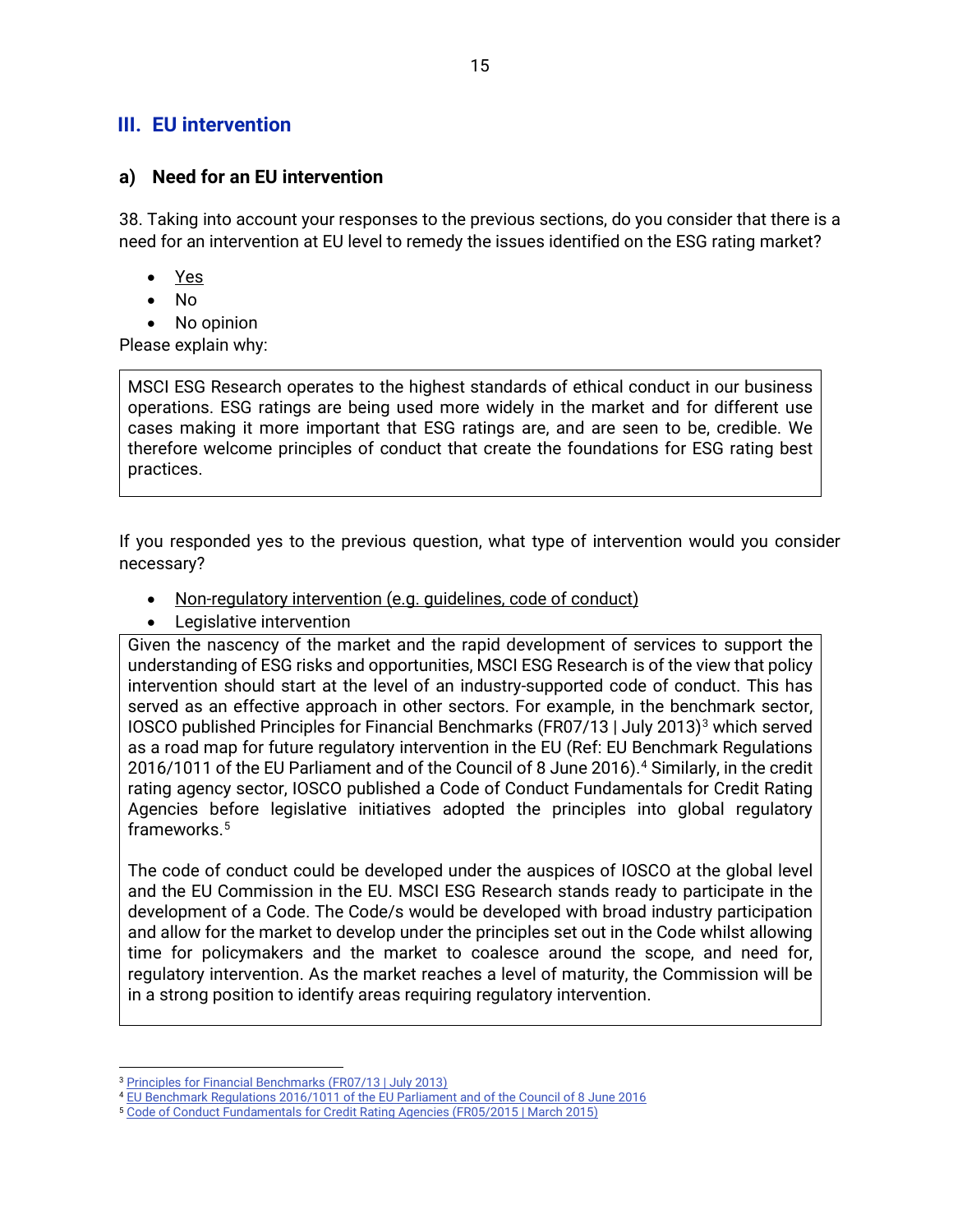However, if the Commission proceeds with regulatory intervention, it is important that the framework is based on principles of conduct expected in the assignment of ESG ratings (and not ESG data, more broadly) and should address those principles that serve as the foundation for ESG ratings, such as identification and management of conflicts of interest, transparency and the consistent application of methodologies. Hard-coded rules applicable to other industries, such as credit rating agencies would not be suitable for ESG ratings.

Importantly, any legislative intervention should not attempt to harmonise or standardise ESG ratings, methodologies, models or rating scales. Such an outcome would materially impair the independent judgment and assignment of high quality ESG ratings. A wellfunctioning market ensures that there are sufficient levels of information published by issuers. As a supplement to their own analysis, investors may refer to ESG ratings as one of many inputs to, or to benchmark, their own assessment. Investors look for a diversity of opinion from these providers, an ability to hold an opinion against the herd, that is best-in class and is not simply a weighted average of industry views. Measures that specify a harmonised/standardised approach may create a static, inflexible system which is inherently unsuitable for such a rapidly evolving discipline and could ultimately make rating providers less capable of responding to innovations and meeting demands in a continuously evolving market. Today, the lack of uniformity in ESG ratings is often described as a weakness; we believe it is a strength that demonstrates the diversity of opinions and methodologies. By analogy, there would be limited utility if all investment advisers came to the same buy/sell/hold determinations in their assessments of securities. Dispersion of views and approaches demonstrates a dynamic and competitive market where investors have choices to select providers that reflect their perspective or multiple providers to give them varying and diverse inputs.

If you responded yes to the previous question, what do you consider should be the prime focus of the intervention? (multiple choice)

- Improving transparency on the operations of the providers,
- Improving transparency on the methodology used by the providers,
- Improving the reliability and comparability of ratings,
- Clarifying what is meant by and captured by ESG ratings, to differentiate from other tools and services,
- Clarifying objectives of different types of ESG ratings,
- Improving transparency on the fees charged by the providers,
- Avoiding potential conflicts of interests,
- Providing some supervision on the operations of these providers,
- Other measures (please specify)

Please explain what solutions and options you would consider appropriate in order to improve transparency on the methodology used by the providers:

MSCI ESG Research has made important parts of our ESG ratings, ratings process and underlying methodology available to subscribers. Our clients have access to fully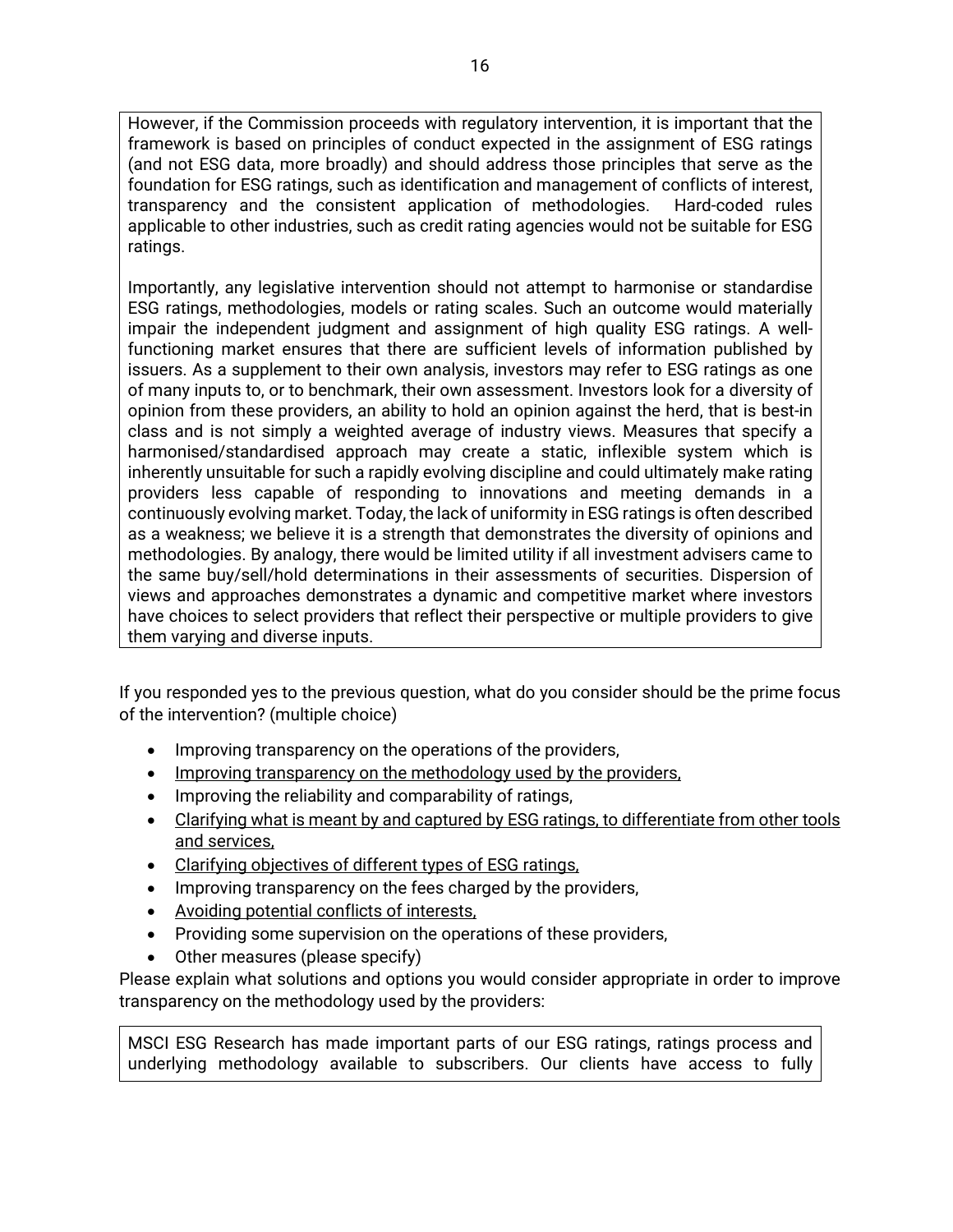documented methodologies and to regular feedback processes for methodology enhancements.

ESG rating providers operate under various business models, including an issuer-pays model and subscriber-pays model. The ability for these providers to select the most appropriate model for their business should be protected. For example, under a subscriberpays model, disclosure is typically only made to the clients of the provider and the relevant issuer. Any principles should require the methodology to be made available to users of the rating but not require this information (and other disclosures) to be free and public because this would fundamentally undermine this business model and may force providers to change their business model.

An ESG rating provider should disclose sufficient information about its rating process and its rating methodologies, so that subscribers of ESG ratings can understand the rating level. In addition, an ESG rating provider should disclose a material modification to its rating methodology prior to the modification taking effect unless doing so would negatively impact the integrity of an ESG rating by unduly delaying the taking of a rating action.

Please explain what solutions and options you would consider appropriate in order to clarify what is meant by and captured by ESG ratings, to differentiate from other tools and services:

MSCI ESG Research supports principles that would require ESG rating providers to clearly publish the objectives of the rating. The term "ESG" captures a broad range of investment approaches. Some investors try to improve social and environmental outcomes through their investments which is known as "impact investing." Others seek to align their investments with moral and ethical concerns by screening out certain industries and companies which is known as "values-based investing". "ESG integration" represents a third approach to sustainable investing, one that aims to maximise risk-adjusted returns by incorporating ESG considerations into long-term investment strategies. The needs of investors are addressed by a variety of ESG rating providers whose ratings speak to different objectives, but it is important for the providers to explain clearly to users of the rating what this objective is for the relevant rating. For example, MSCI ESG Research designs our ESG ratings to support ESG integration. Our ESG ratings are not a report card on corporate citizenship. They are tools that measure a company's resilience to long-term, financially material environmental, social, and governance risks.

Please explain what solutions and options you would consider appropriate in order to clarify objectives of different types of ESG ratings:

Please see our response to "Clarify what is meant by and captured by ESG ratings, to differentiate from other tools and services".

Please explain what solutions and options you would consider appropriate in order to avoid potential conflicts of interests: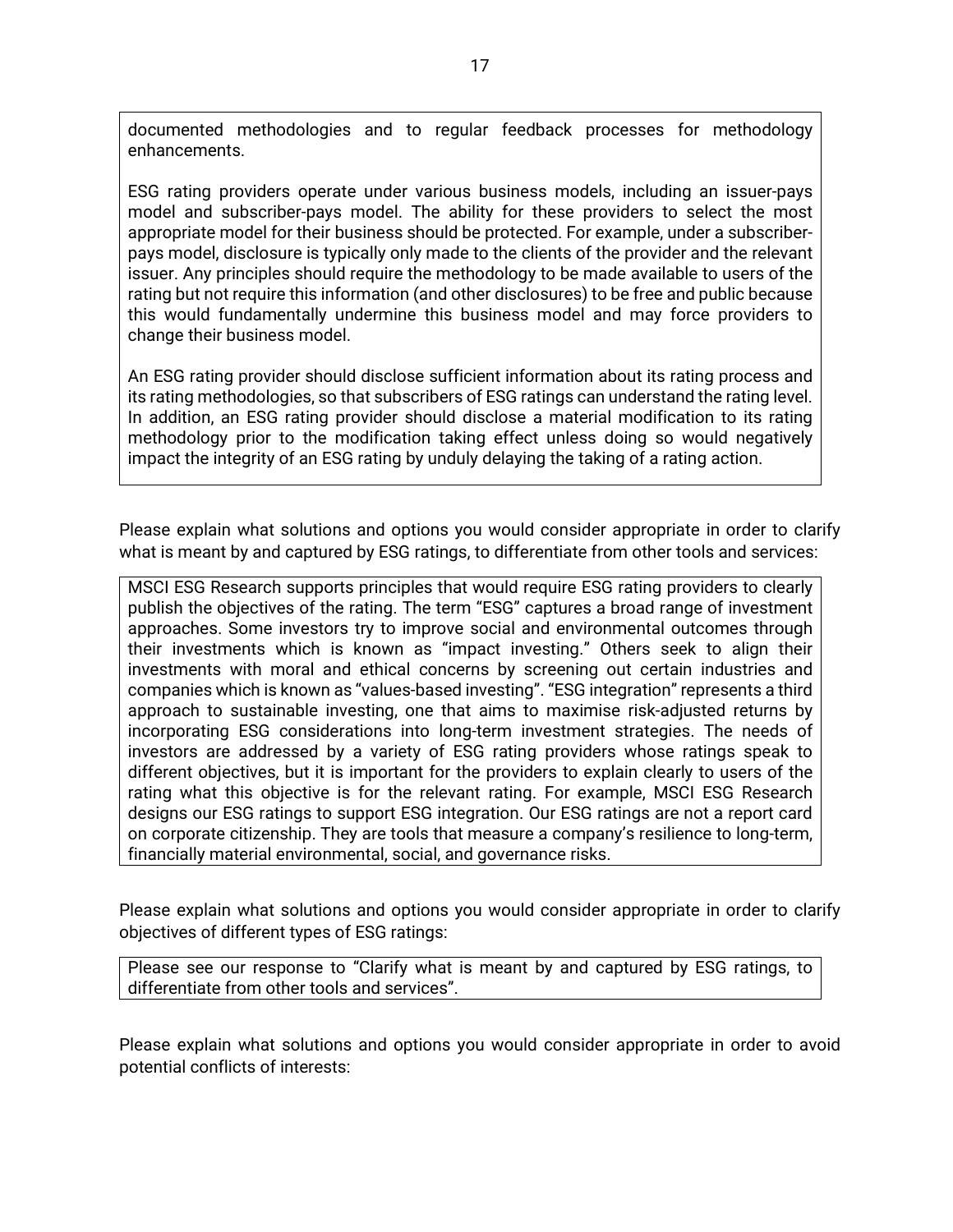MSCI ESG Research operates under strict policies and procedures that (1) protect against conflicts of interest (arising from, for example, relationships with or pressures from issuers, investors or government officials) impacting our ESG ratings and (2) ensure that our ratings are independent. All employees of our ESG ratings business are trained on, and certify to, our policies and procedures at least annually, with additional targeted training taking place throughout the year.

Principles that require the identification of conflicts of interest and the mitigation or elimination of these conflicts will be important principles for any conduct standard.

39. Do you consider that the providers should be subject to an authorisation or registration system in order to offer their services in the EU?

- Yes
- $\bullet$  No
- No opinion

40. Do you consider that the providers should be subject to an authorisation or registration system in order to provide ESG ratings on EU companies or non-EU companies' financial instruments listed in the EU even if they offer services to global or non-EU investors?

- Yes
- No
- No opinion

Please explain why

It would be challenging to establish regulatory jurisdiction over a company outside of the EU providing an opinion on a company in the EU where that company has not requested the rating. Rather the regulatory scope should cover the activity of assigning an ESG rating where that rating is used in the EU for regulatory purposes. This model applies to credit rating agencies under the Credit Rating Agency Regulation (Regulation (EC) No 1060/2009 of the European Parliament and of the Council of 16 September 2009 on credit rating agencies. $)^6$  $)^6$ 

41. Do you consider that there should be some minimum disclosure requirements in relation to methodologies used by ESG rating providers?

- Yes
- No
- No opinion

Please explain why

<span id="page-17-0"></span><sup>6</sup> [Regulation \(EC\) No 1060/2009 of the European Parliament And Of The Council Of 16 September 2009 On Credit Rating Agencies](https://eur-lex.europa.eu/legal-content/EN/TXT/PDF/?uri=CELEX:32009R1060&from=EN)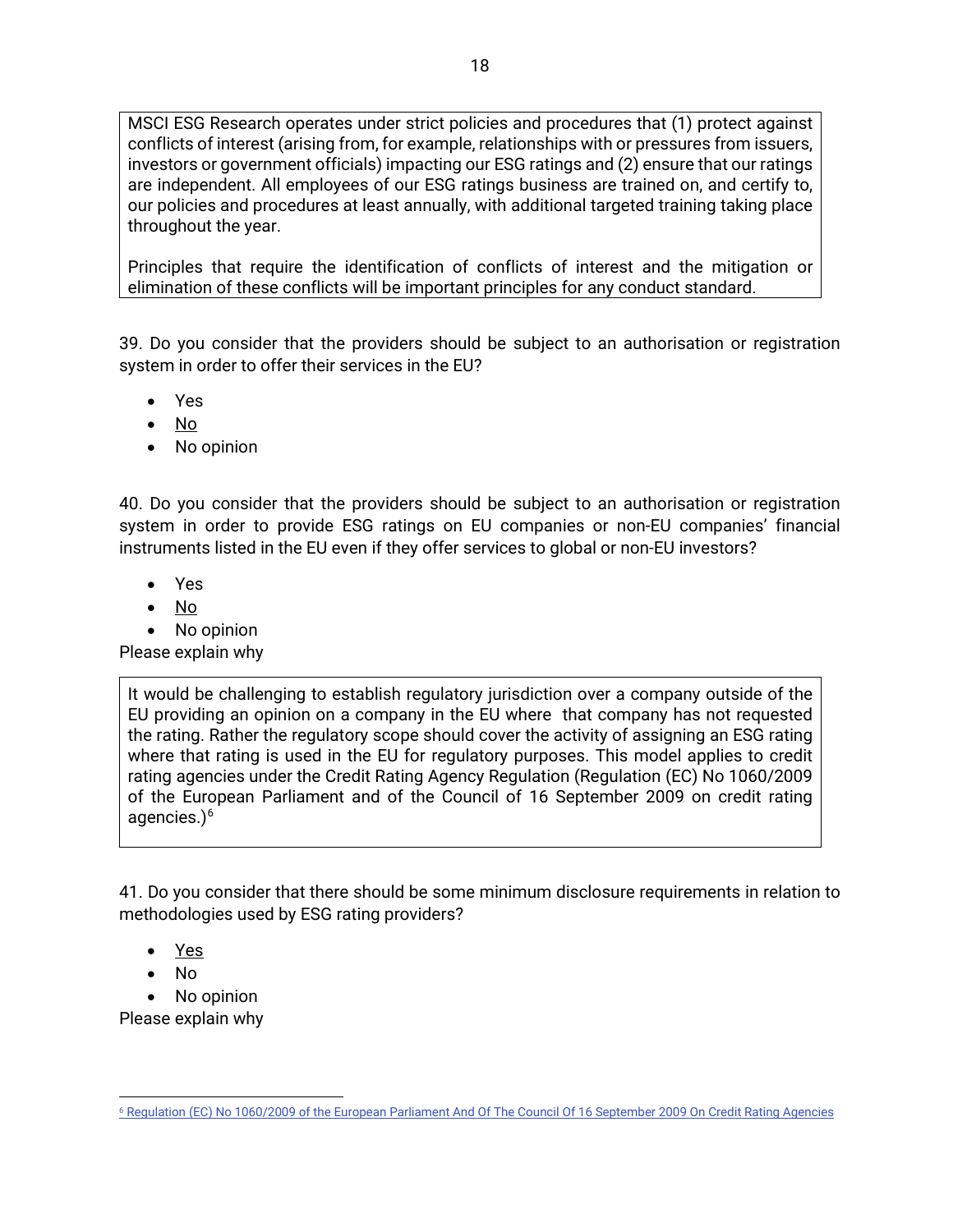MSCI ESG Research supports principles-based disclosure requirements and not prescriptive rules-based disclosure which may not provide users of the rating with the key information needed to understand the rating. In this regard, an ESG rating provider should disclose sufficient information about its rating process and its rating methodologies, so that subscribers of ESG ratings can understand the rating level assigned by the ESG rating provider. In addition, an ESG rating provider should disclose a material modification to its rating methodology prior to the modification taking effect unless doing so would negatively impact the integrity of an ESG rating by unduly delaying the taking of a rating action.

42. Do you consider that the providers should be using standardised templates for disclosing information on their methodology?

- Yes
- No
- No opinion

Please explain:

Standardised templates would not be in the interests of the market. Users of MSCI ESG ratings are sophisticated institutional investors who do not require templated, boiler-plate explanations of methodologies. A standardisation of templates is more suited to a product or service which is meant to be standardised whereas, rating methodologies, by their nature, will differ depending on rating provider and will address certain key issues different to other providers. By forcing a standardisation of these metrics onto a template, there is a material risk that the nature and substance of the methodology will be lost. Rather, we support the principles-based approach proposed in the previous question 41 "Do you consider that there should be some minimum disclosure requirements in relation to methodologies used by ESG rating providers?" and as found in other legislation and codes of conduct, such as in the credit rating agency sector.

43. Do you consider that the rules should be tailored to the size of the provider and hence have smaller providers subject to a lighter regime?

- Yes
- No
- No opinion

Please explain your answer:

If ESG ratings are available for (regulatory) use in the EU, they should all meet minimum standards regardless of the size of the rating provider. By setting different standards for large and small providers, the framework would re-enforce the large/small distinction and risk creating a perception that ratings assigned by smaller providers are of a lower quality than those assigned by larger providers.

However, the Commission should consider the appropriateness of exemptions for smaller providers where certain provisions would not be conducive to the business operations of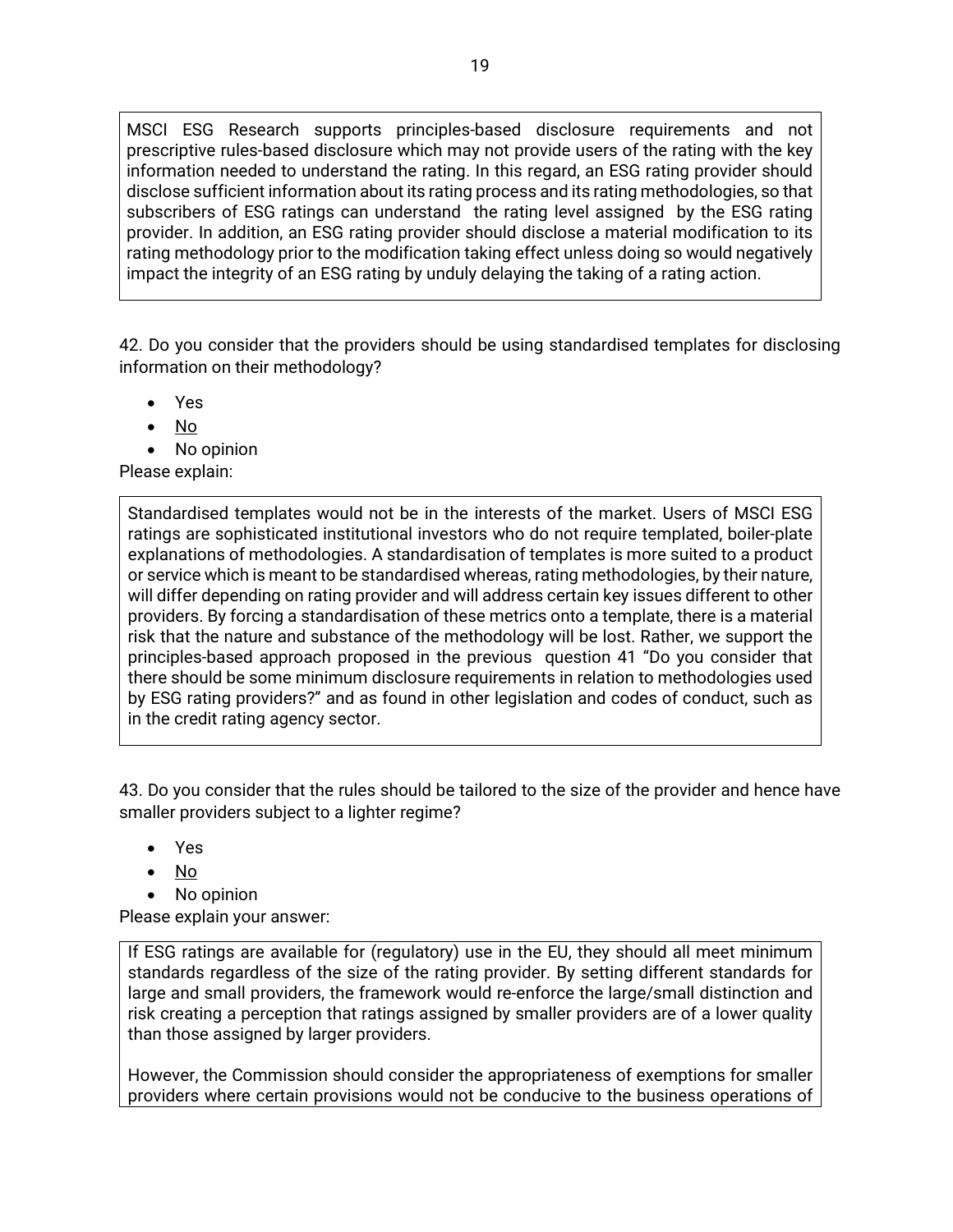the provider. For example, in the Credit Rating Agencies Regulations, there are exemptions for analyst rotation and independent directors for Credit Rating Agencies with less than 50 persons in the relevant corporate entity.

44. Should the providers located outside of the EU, not providing services to the EU investors but providing ratings of the European companies/financial products be subject to a lighter regime?

- Yes
- No
- Don't know / No opinion / not applicable

## **b) Costs of an EU intervention**

## Questions for ESG rating providers

45. Assume that in order to offer services to investors in the European Union or to rate European companies/financial products, ESG rating providers would be subject to an authorisation or registration requirement. How high would you estimate the one-off cost of applying for such an authorisation/registration? (please provide an estimate in EUR)

An application for authorisation/registration will trigger significant direct and indirect costs for which is hard to assess as the cost will be determined by the scope and details of the registration framework. Direct costs will include a substantial number of work hours from the internal workforce across various departments as well as legal and consultant fees. Indirect costs are more difficult to predict and will largely be affected by the magnitude of changes to the current business model. As a result of new regulation, ESG ratings providers may have to set up new legal entities in the EU, adapt their governance structure, relocate staff, hire new staff, modify technology platforms, and/or implement new operational/IT capabilities.

46. In order to increase transparency, there may be considerations to introduce disclosure obligations on ESG rating providers. This could include, for example, disclosures on websites or annual reports on the operations and methodologies used by ESG rating providers and/or providing more information on how these methodologies were applied to specific ratings. Please estimate the number of hours needed to produce the following disclosures:

|            | Disclosures on the operations and methodologies | <b>Additional disclosures</b> |                              |
|------------|-------------------------------------------------|-------------------------------|------------------------------|
|            | One-off costs (total<br>hours)                  | Ongoing costs<br>(hours/week) | in ratings<br>(hours/rating) |
| Negligible |                                                 |                               |                              |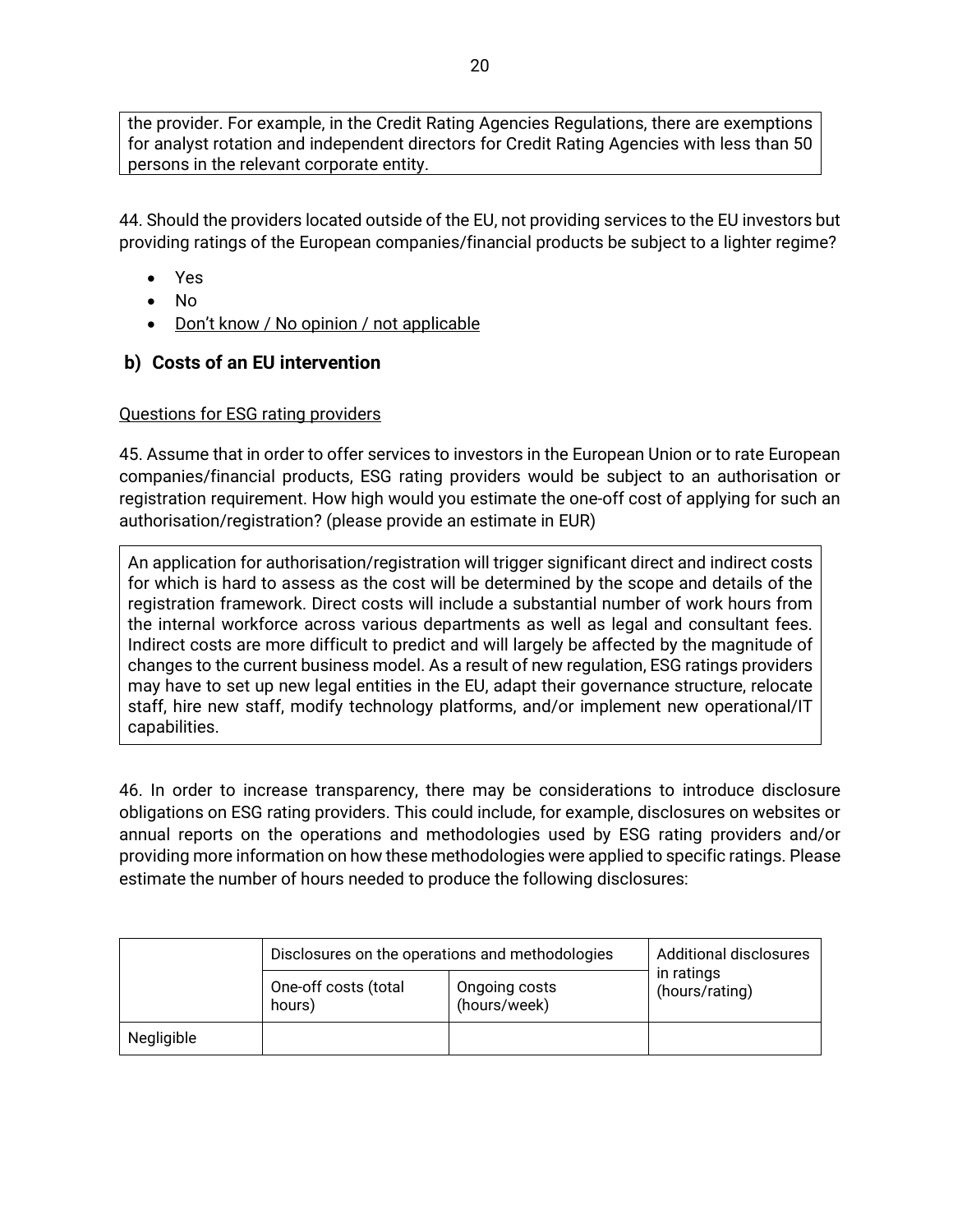| Less than 5 hours<br>(but not<br>negligible) |   |   |   |
|----------------------------------------------|---|---|---|
| 5 to 9 hours                                 |   |   |   |
| 10 to 19 hours                               |   |   |   |
| 20 to 39 hours                               |   |   |   |
| 40 to 79 hours                               |   |   |   |
| 80 to 160 hours                              |   |   | X |
| More than 160<br>hours                       | X | X |   |

If you chose more than 160 hours in the table above, please provide an indication of how many hours would be needed (for the costs in each column, as applicable). You may also use the following comment box if you wish to provide any further explanations.

**Operations and methodologies:** It is unclear what is meant by "operations" but if this includes disclosure on internal control systems, policies and procedures, we would expect that such disclosure would require the input from all three lines of control and include various support functions, including IT and legal. We would expect this to take approximately 4 weeks and over 400 hours.

**Ongoing costs:** Depending on the scope of the requirements, we would expect ongoing costs could require at least ten FTEs to manage the system of disclosure on an ongoing basis.

47. What percentage of these costs would be incurred even in the absence of legislation?

1-20%

Please explain your answer:

In the absence of legislation, MSCI ESG Research would continue to adapt its disclosures in accordance with the needs of our subscribers. This may take different forms other than website disclosure and leverage technology solutions to meet subscriber needs. A "one size fits all legislation" will trigger additional costs with the need to adjust business operations. As an illustration, certain requirements, pending their degree of details, such as requirements about location of disclosure (e.g. in a press release versus website versus client portal), uniformity of disclosures using certain terminology, colour-coding etc. will generate significant additional costs.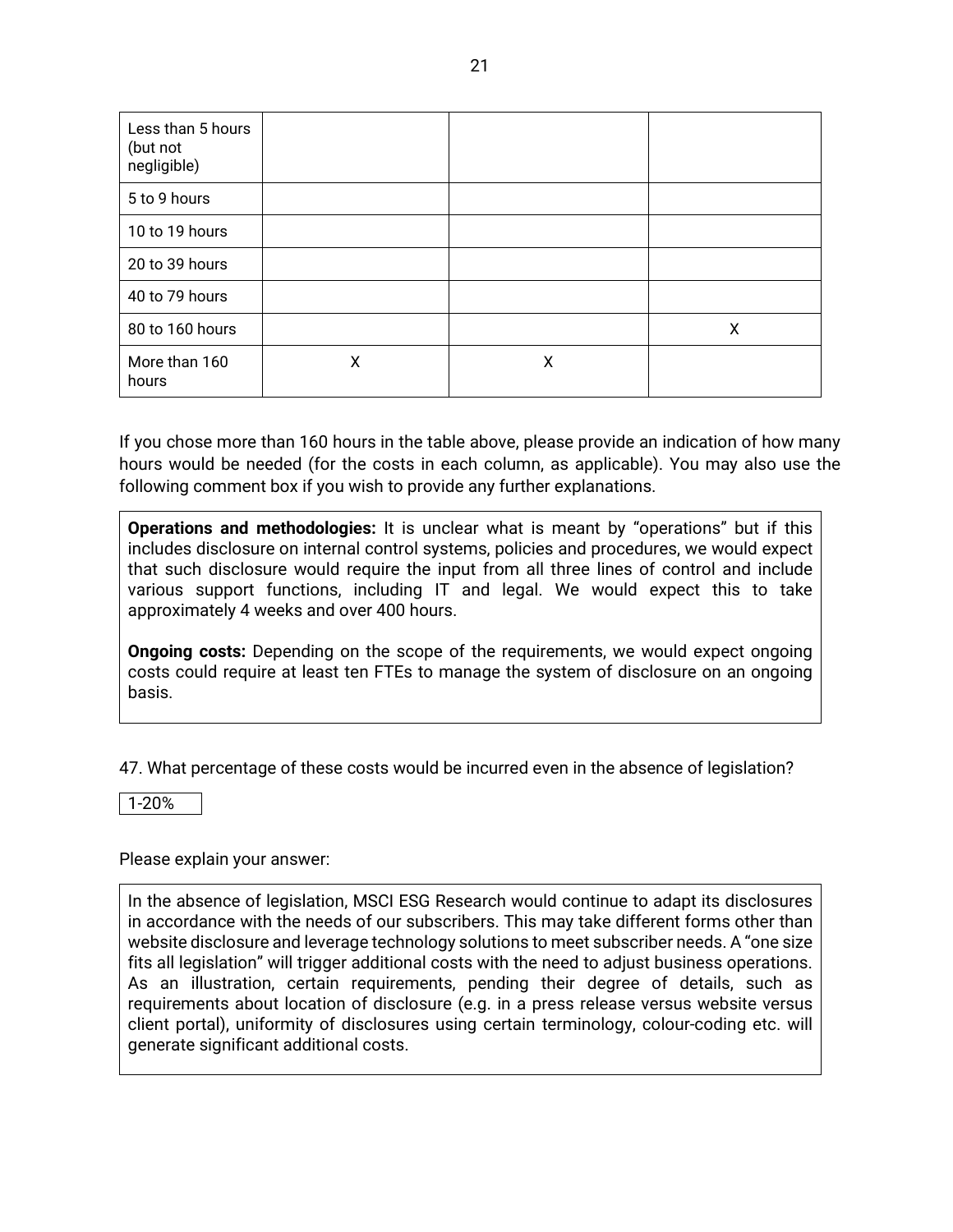48. Do you see any other costs related to providing these disclosures (e.g. adjustment of IT systems, external consultants, etc.)?

Yes

If yes, please specify what type of cost and provide an estimate of its amount where feasible:

Costs associated with the adjustment of IT systems will be significant for ESG rating providers. The requirement of detailed disclosures may require building new IT platforms and the integration of data between legacy systems which will typically entail migration of data, testing etc. Depending on the scope and extent of the requirements, the cost could reach EUR 30-40m over a period of years.

49. How many hours per week would you consider necessary to perform tasks that would be linked to fulfilling ongoing supervisory requirements?

More than 40 hours

If more than 40 hours, please provide an indication of how many hours would be needed:

An application for registration will require a significant number of hours. The exercise may involve an assessment of the regulation, including a detailed gap analysis, drafting additional compliance and operational documents to precisely conform with the regulation provisions, training, adjustments of IT systems, risk controls, assessment of legal and regulatory risk, adjustments to the governance framework as required by the regulation, establishment of new legal entities, redesign of staffing model and the introduction of new controls. This will also likely require engagement with external service providers, such as lawyers, accountants and consultants. This could constitute at least 3 months of work, with approximately 10-20 FTEs.

50. If there were similar conflict of interest provisions introduced for ESG rating providers as in Article 6 and Annex I to Regulation (EU) 1060/2009 (CRA regulation), would you consider the associated costs to be of similar magnitude?

- Yes
- No
- Don't know

Please explain

Implementation of similar provisions as in Article 6 and Annex I of the CRA Regulation will significantly increase the cost of regulation. The rules in the CRA Regulation are extensive and would require a significant increase in resourcing and systems. For example, provisions that relate to the rotation of analysts, review function, independent directors and extensive shareholder restrictions alone will impose significant changes to our current governance structure in the EU. A way to mitigate these costs would be, as specified in Article 6 of the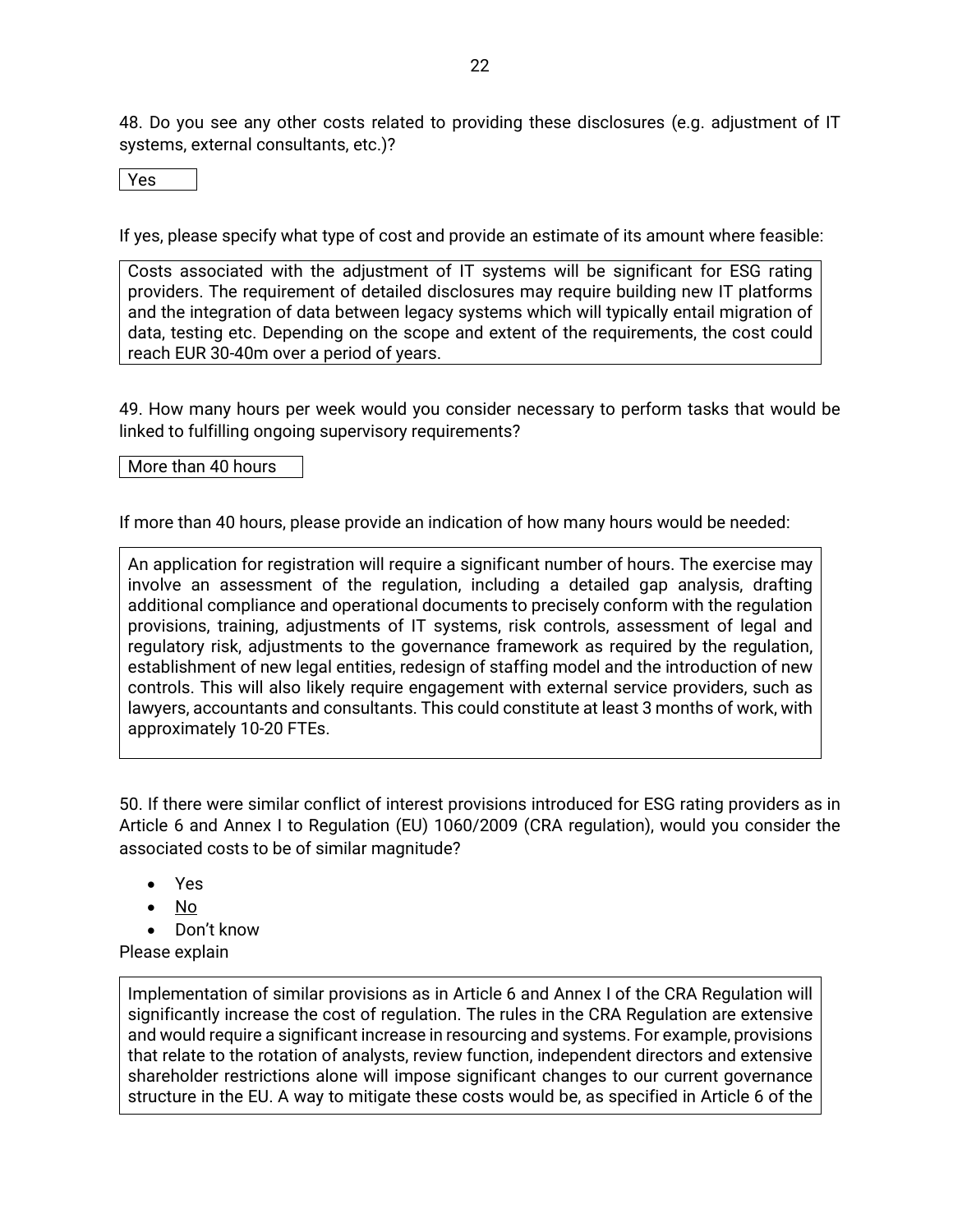CRA Regulation, to provide for exemption mechanisms for entities below a certain employee threshold. However, even such exemption mechanisms may not sufficiently reduce the burden of such provisions.

Moreover, in order to limit the costs, as for credit rating agencies, it is imperative that any regulatory regime takes into account the global nature of ESG rating providers and enables them to leverage their global structure, compliance function, internal control mechanisms and organisational structure on a global level.

Finally, any regulatory initiatives should consider that ESG rating providers may operate under different business models to the credit rating agencies administered under the CRA Regulation.

51. Do you expect that you would face any further costs as an ESG rating provider as a result of a possible legal framework besides those mentioned above?

- Yes
- No
- Don't know

If yes, please explain what types of costs, whether they would be one-off or ongoing and provide estimates if possible:

In addition to the one-off costs associated with registration, costs associated with supervision should be considered. Over time, it should be anticipated that management of the relationship with the regulator and its/the regulatory requirements will involve a very significant increase in compliance, internal controls and IT systems costs.

52. Do you estimate that possible additional compliance costs implied by a minimum requirement framework for ESG ratings would be compensated by the benefits of higher quality and more reliable ratings?

Not at all

Please explain your answer:

A principles-based code of conduct would the most appropriate tool for introducing minimum expected standards of conduct for the industry whilst keeping cost of implementation at a manageable level. The introduction of a regulation framework that would include prescriptive rules set out in the CRA Regulation would be wholly disproportionate to the expected benefits.

The legislature should be cognisant of risks of conflicting regulations as many ESG ratings providers operate on a global basis. Conflicting regulations impede innovation and create unnecessary burdens.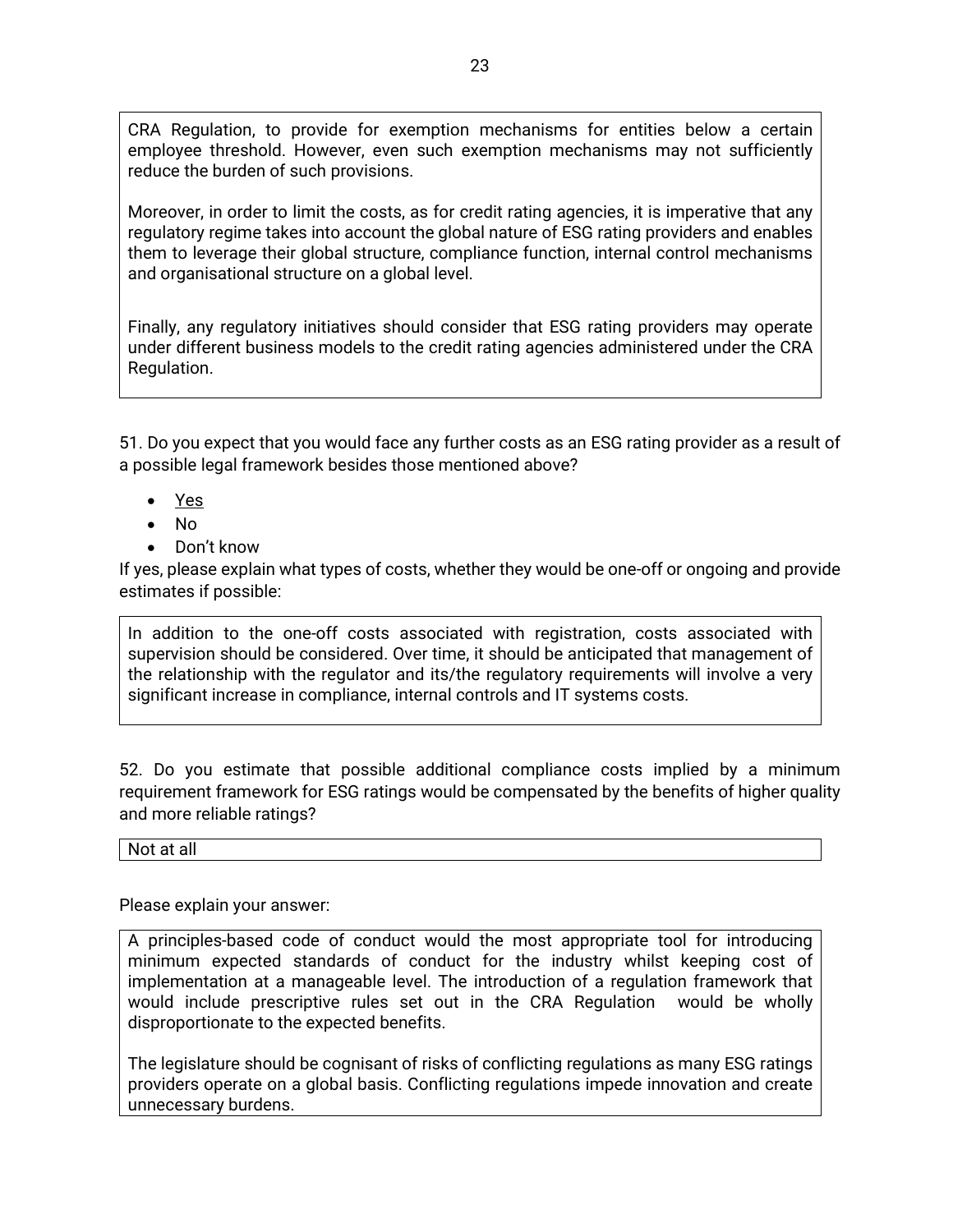53. What other impact(s) of a regulatory and supervisory framework on the operations of ESG rating providers would you see (e.g. potential impacts on competition, SMEs assessed by ratings, users of ratings, sustainable development)?

Costs associated with overly burdensome regulation will reduce innovation, increase costs to the users of ratings and likely reduce competition because of high barriers to entry.

### Questions for supervisors

54. How many hours of work would you consider necessary to perform tasks that would be linked to granting an authorisation for one ESG rating provider?

- Negligible time
- Less than 5 hours (but not negligible)
- 5 to 9 hours
- 10 to 19 hours
- $\bullet$  20 to 40 hours
- More than 40 hours

If more than 40 hours, please provide an indication of how many hours would be needed

N/A

55. How many hours per week would you consider necessary to perform supervisory tasks per ESG rating provider?

- Negligible time
- Less than 5 hours (but not negligible)
- 5 to 9 hours
- 10 to 19 hours
- More than 20 hours

If more than 20 hours per week, please provide an indication of how many hours would be needed

N/A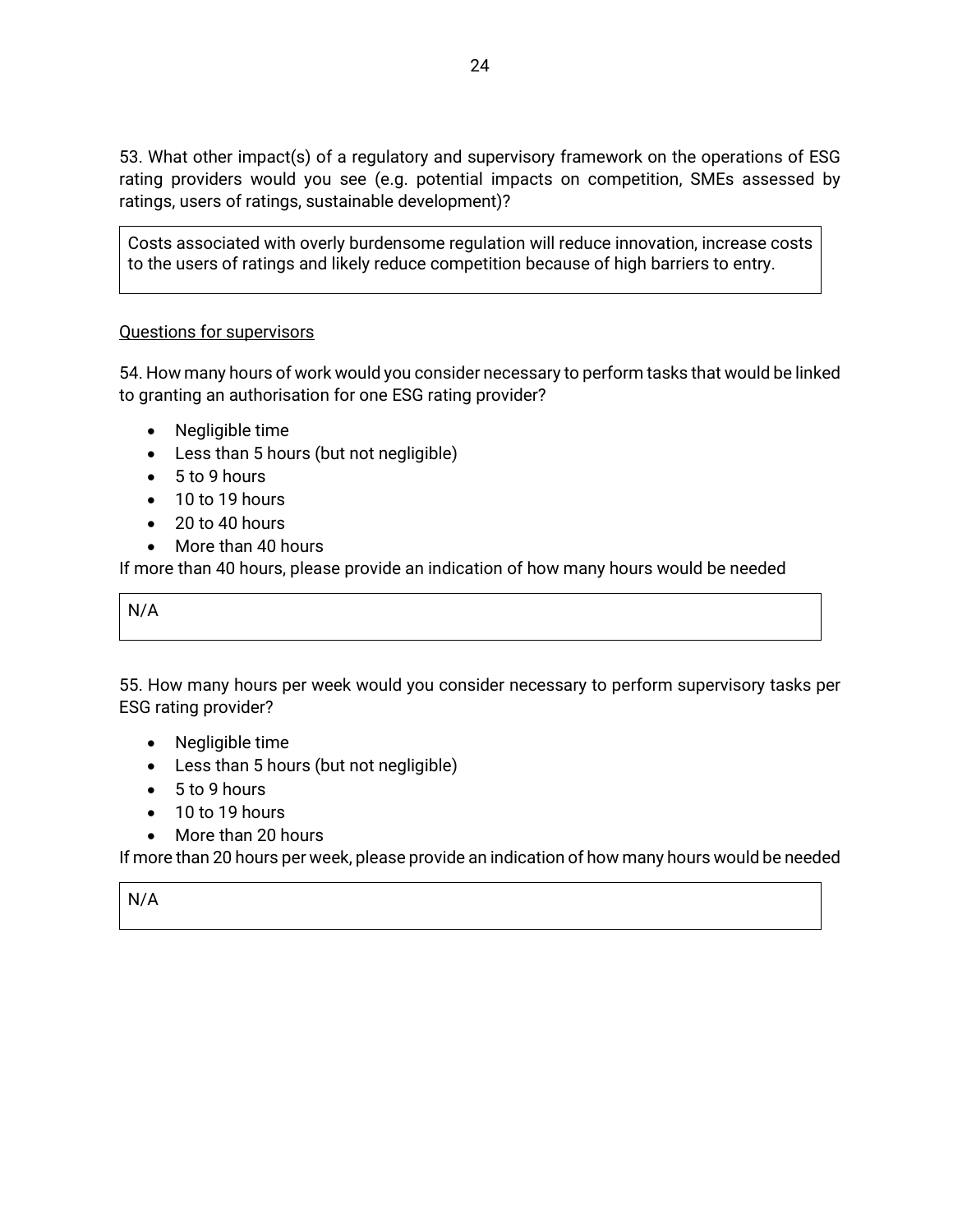## **PART B – INCORPORATION OF ESG FACTORS IN CREDIT RATINGS**

## **I. Questions to users of credit ratings**

56. Do you use credit ratings for investment decisions?

- Yes, as a starting point for internal analysis
- Yes, as one of many sources of information that influence investment decisions
- Yes, as a decisive input into an investment decision
- No
- Other

If you use credit ratings for other purposes, please explain:

Credit ratings are used as one of the data inputs to determine eligibility for inclusion in the MSCI Fixed Income Indices.

57. Do you use credit ratings for regulatory purposes (e.g. stemming from the Capital Requirements Regulation or Solvency II)?

- Yes
- No
- These requirements don't apply to me

58. Is it important for you to understand to what extent individual credit rating actions have been influenced by sustainability factors?

- Not important at all
- Slightly important
- Important
- Very important
- No opinion

Please explain your answer:

MSCI Limited, as a benchmark administrator, is a consumer of credit ratings. We use credit ratings as a measure of credit risk and do not expect that the credit ratings we use in our indices address factors other than credit risk. It is important that credit rating agencies are transparent about the factors that drive the credit rating which should be disclosed in a publicly available rating methodology and rating report.

Where an ESG factor impacts the credit risk of a company/security, we expect that factor to be incorporated into the credit risk assessment.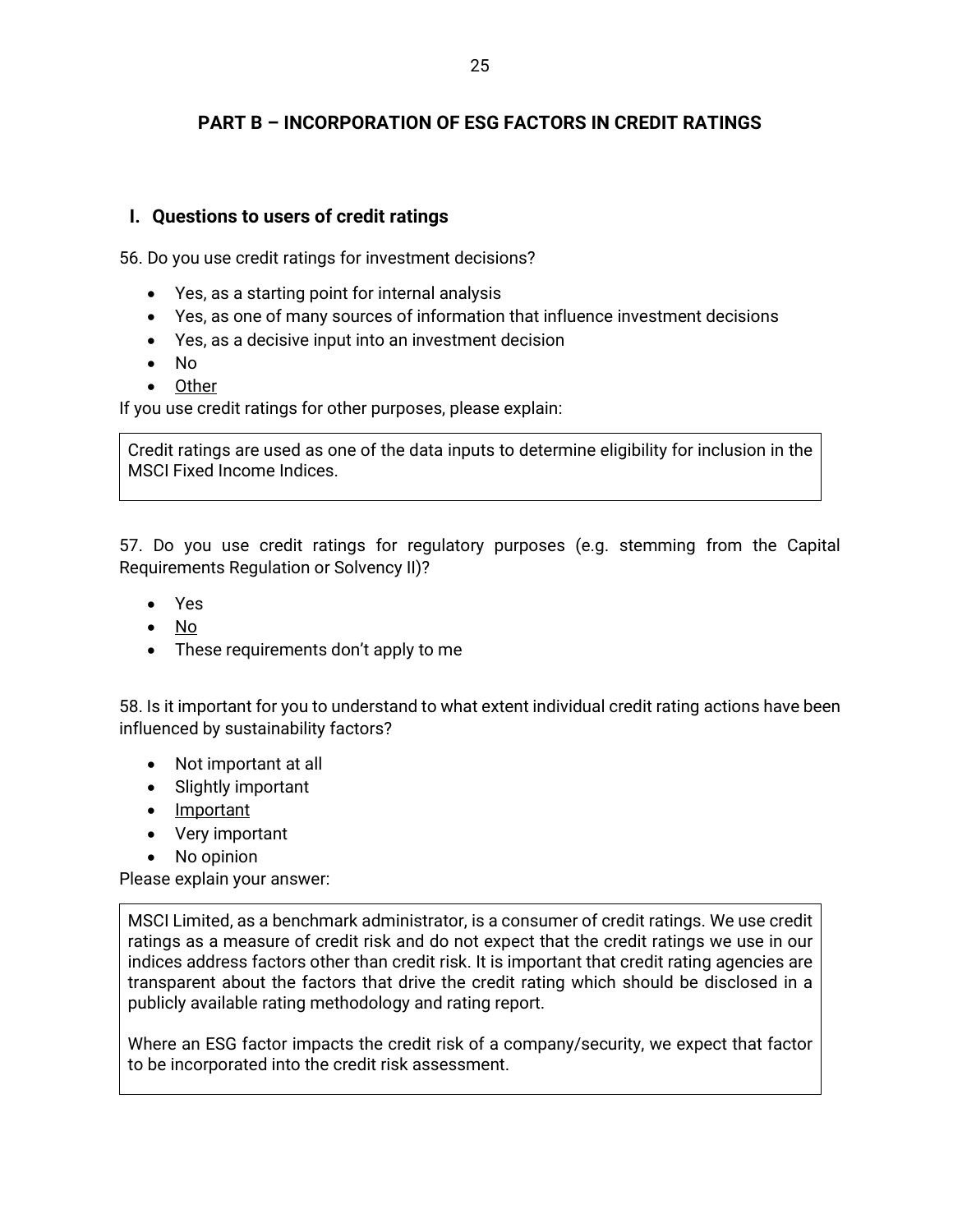59. Do you find information about the extent to which CRAs methodologies or the rating process incorporate sustainability factors sufficiently well disclosed?

- Yes
- No
- No opinion

60. Where do you look currently for the information on how ESG factors impact the credit rating? (multiple choice)

- Press release accompanying credit ratings
- Additional analysis and reports available to subscribers
- Additional information materials available publicly
- Description of methodologies or rating process for specific asset classes, sectors or types of entities
- Frameworks or documents describing general approach to incorporation of ESG factors in credit rating process
- I don't know where to find such information
- Other

If you responded 'other' please explain where:

As a benchmark administrator, we do not seek out how ESG factors may affect the credit rating. Rather, we are interested in the rating level which incorporates various factors, including ESG risks to the credit profile of an issuer/security.

61. Does the level of disclosure differ depending on individual CRAs?

- Yes
- No
- Don't know / No opinion / Not applicable

62. What are the trends on the market in relation to disclosure of information as to which credit ratings actions have been influenced by sustainability factors? (multiple choice)

- The level of disclosure has improved sufficiently since the entry into effect of ESMA guidelines (April 2020)
- In general the level of disclosure has improved sufficiently although some CRAs are lagging behind
- The overall level of disclosure is insufficient although some CRAs have sufficiently improved
- The extent to which CRAs incorporate ESG factors in credit ratings depends on the asset classes methodologies and the importance assigned to the given factor by a CRA's methodology. In addition, some CRAs have developed overall frameworks explaining how they incorporate ESG factors in credit ratings across asset classes, some publish reports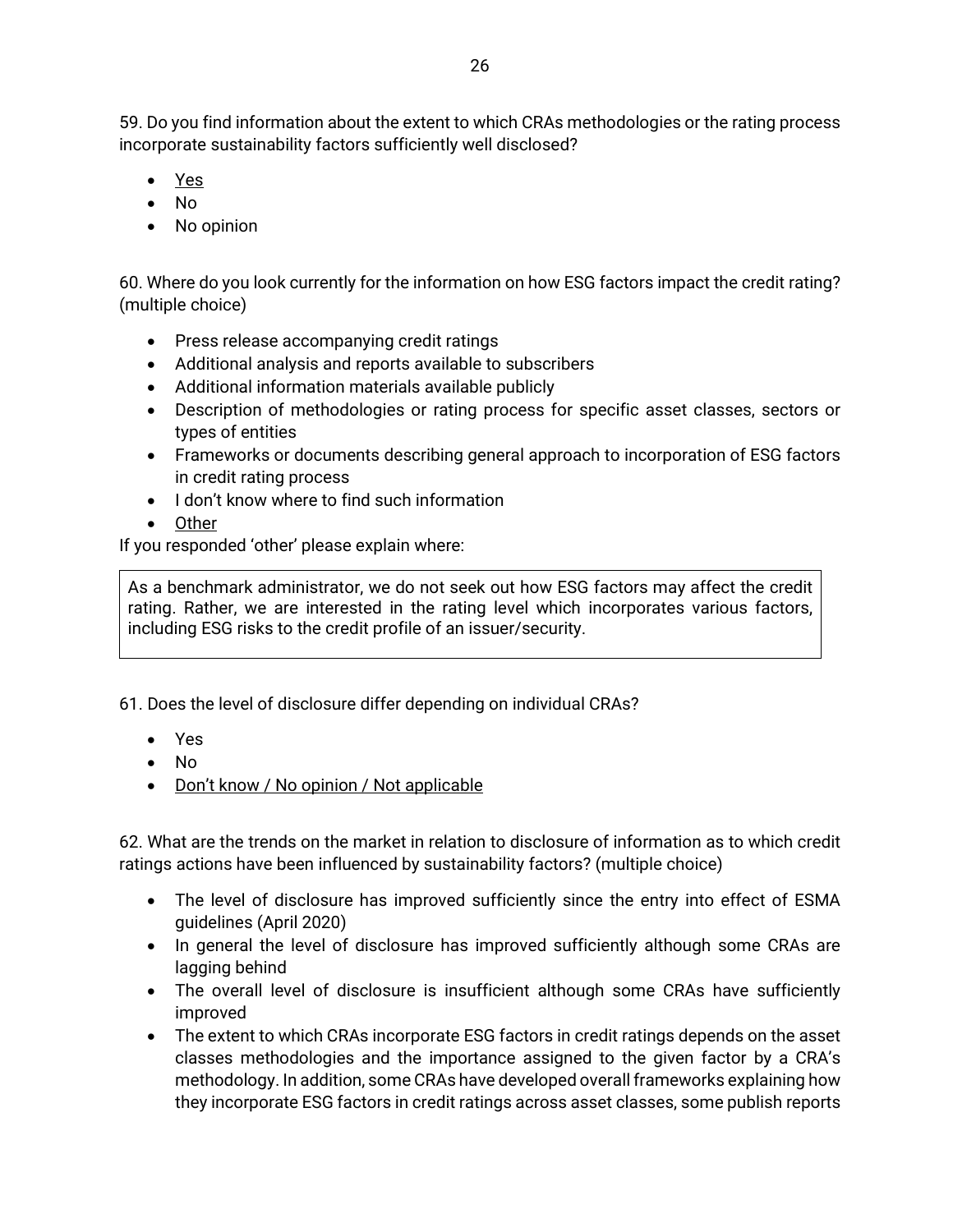reviewing past credit rating actions or specific sections accompanying credit rating actions.

63. In your opinion, what are trends in the relation to the incorporation of ESG factors in the credit rating process and methodologies?

- CRAs have sufficiently improved the incorporation of ESG factors in their methodologies and rating process,
- In general CRAs have sufficiently improved the incorporation of ESG factors in credit ratings although some CRAs are lagging behind
- In general the development is insufficient although some CRAs have improved the incorporation of ESG factors in their methodologies and rating process,
- CRAs have insufficiently improved the incorporation of ESG factors in their methodologies and rating process
- Don't know / No Opinion / Not applicable

## **II. Questions to Credit Rating Agencies**

64. Do you explicitly incorporate ESG factors in your methodologies?

- Yes
- Yes, but only for asset classes and sectors where relevant
- Partially
- No

Please explain your reply

5000 characters maximum

65. Which individual E, S and G factors do you consider in your methodologies? (multiple choice)

- Environmental factors
- Social factors
- Governance factors
- Other sustainability related factors

Please explain in more details

5000 characters maximum

66. In addition to methodologies, do you have a framework or a document describing how you incorporate ESG factors in the credit rating process? By framework, we mean any general approach to the incorporation of ESG factors in credit rating process, in addition to methodologies for asset classes and sectors.

• Yes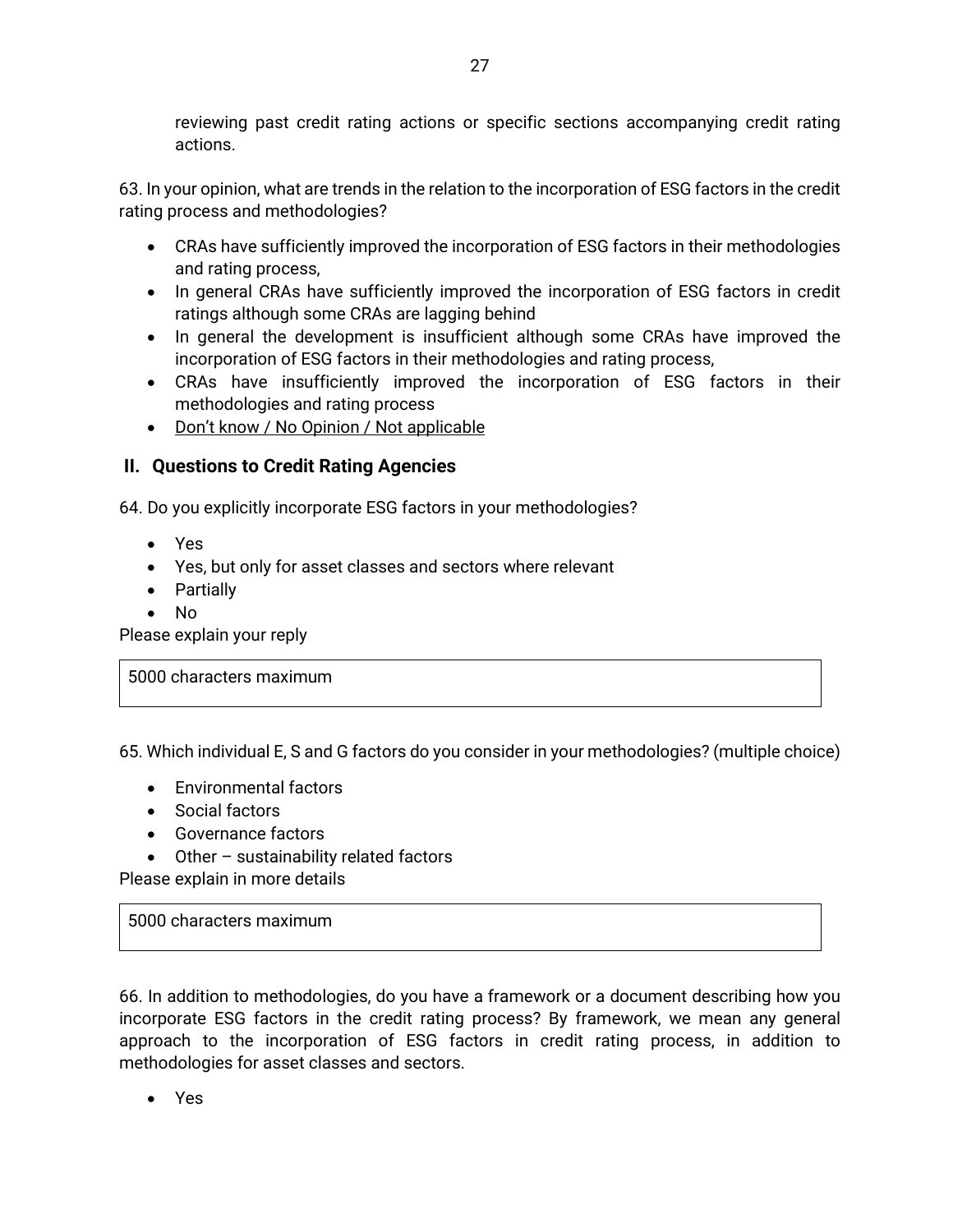- No
- Other

If you answered other, please explain

5000 characters maximum

67. Have you improved disclosure on ESG factors in credit ratings since April 2020 when ESMA guidelines became applicable?

- Yes
- Partially
- No, but we plan to improve
- No, because we have already been disclosing such information
- No

If you replied no to the previous question, please explain why

5000 characters maximum

### **III. Questions on the need for EU intervention (all respondents)**

68. Do you consider that the current trends in the market are sufficient to ensure that CRAs incorporate relevant ESG factors in credit ratings?

- Yes
- No
- Don't know / No opinion / Not applicable

69. Do you consider that the current trends in the market and application of ESMA guidelines on disclosure applicable to CRAs are sufficient to ensure understanding among users as to how ESG factors influence credit ratings?

- Yes
- No
- Don't know / No opinion / Not applicable

If you responded 'no' to the previous questions, what type of intervention would you consider necessary? (multiple choice)

- Further detailing of ESMA guidelines on the disclosure of ESG factors in credit ratings
- Further supervisory actions by ESMA
- Legislative intervention.
- While improvements are insufficient, we do not see further scope for EU intervention
- Other, please specify

If you responded 'other' to the previous question, please specify the other type of intervention you consider necessary: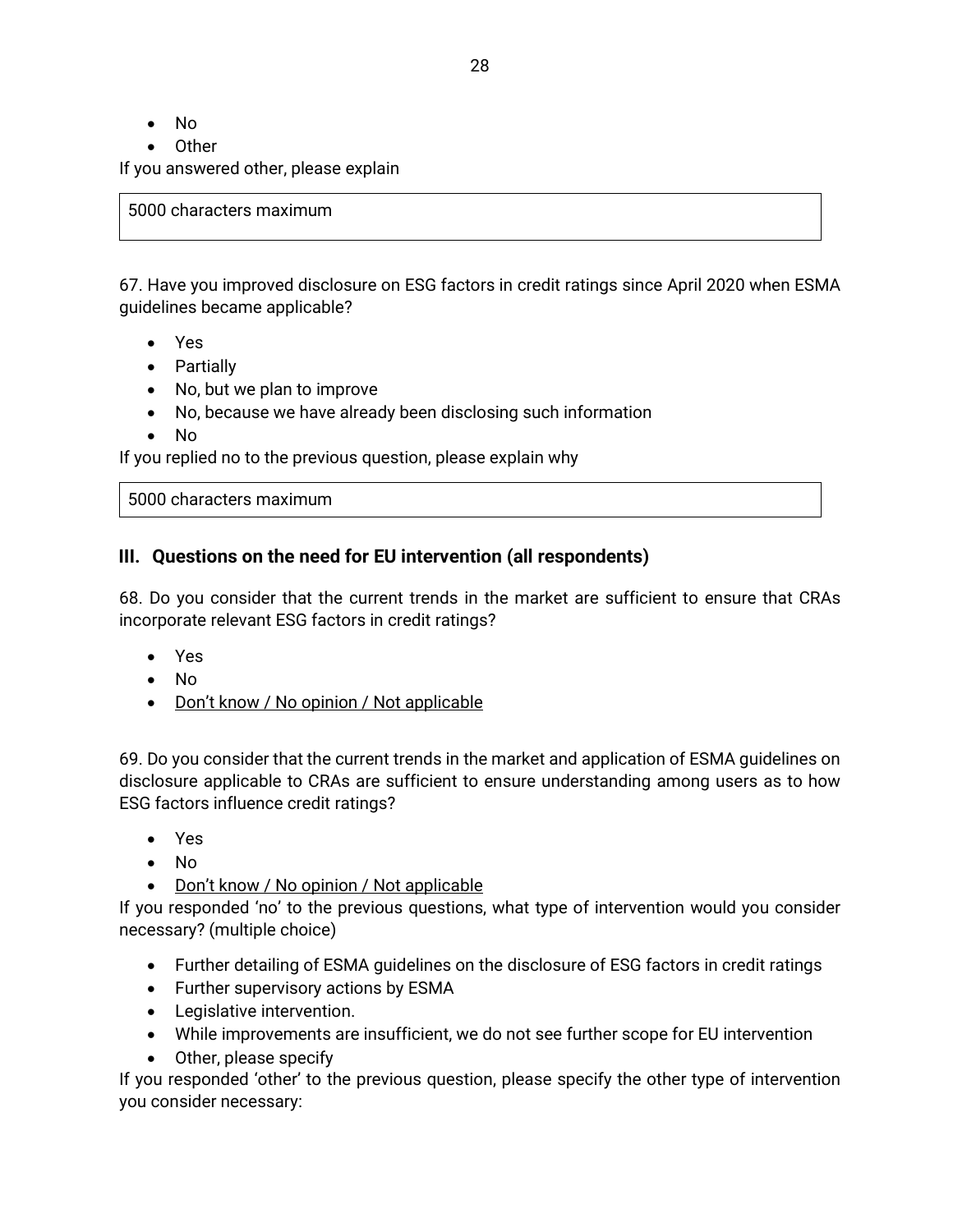5000 characters maximum

70. Regarding the possible regulatory intervention, what type of requirements do you find relevant? (multiple choice)

- Press releases: introduce mandatory requirements mirroring the provision of ESMA guidance on the disclosure ESG factors in credit ratings
- Press releases: in addition to the previous option require CRAs to publish information not only about the impact of ESG factors on credit ratings, but also the lack of it,
- Methodologies: require CRAs to explain the relevance of ESG factors in methodologies,
- Methodologies: require CRAs to take into account ESG factors where relevant,
- Other.

If you responded other, please explain:

MSCI Limited uses credit ratings to understand the credit risk profile of constituents in our indices. We expect credit rating agencies to incorporate relevant risk factors in accordance with their rating methodologies. We would have concerns with the credit ratings if rating actions are taken that are not in accordance with the relevant methodology.

71. What kind of risks or merits of the EU intervention do you see?

- Provide further clarity on the impact of ESG factors on the creditworthiness of creditors and financial instruments
- More coherent approach of CRAs to the incorporation of ESG factors into credit ratings
- Concerns about too much prominence given to ESG factors
- Others

If you responded 'others', please explain:

5000 characters maximum

72. What would be the consequences of the lack of the EU intervention? (multiple choice)

- Market trends are sufficient to meet investors demands for information on the impact of ESG factors on credit ratings
- CRAs will respond to market pressure and ensure the incorporation of ESG factors in credit ratings
- The existing gap between approaches of CRAs to the incorporation of ESG factors in credit ratings will grow
- Concerns about the insufficient incorporation of ESG factors in credit ratings lack of understanding among investors why certain credit rating actions are not impacted by ESG factors